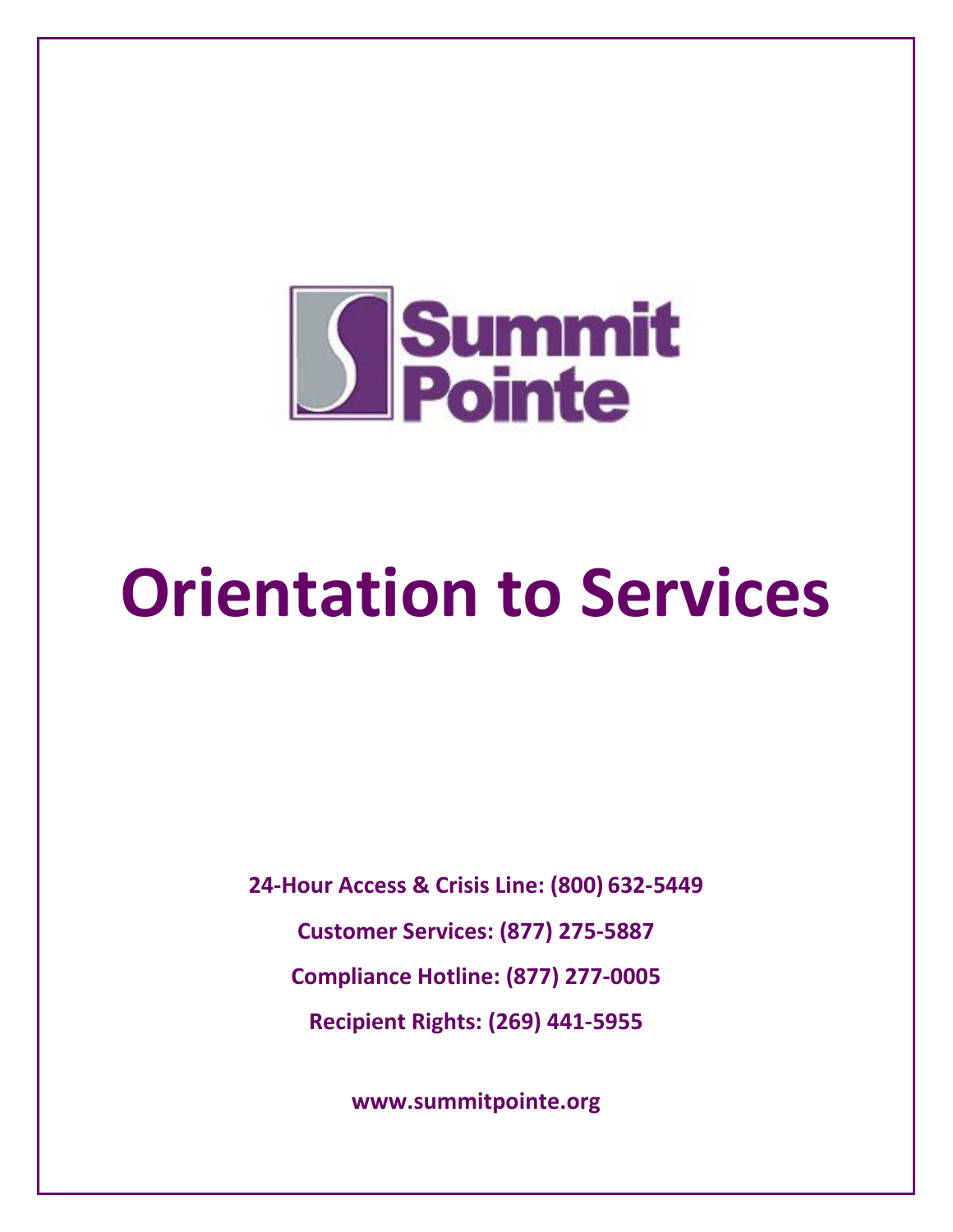# **WELCOME TO SUMMIT POINTE**

This Guide to Services has been prepared for you to provide important information about the services available to residents of Calhoun County, how to request services, and about your rights and responsibilities as a customer of mental health services. We believe it is important that customers of community mental health services have information available that will help them make informed choices about the services and supports they will receive.

Your Orientation to Services handbook can be made available in languages other than English or in other formats (such as audio) free of charge. Keep your Orientation to Services handbook in a place where you can find it easily. This book has the answers to most of the questions you may have. If you have additional questions about the contents of this Guide to Services or if you need any assistance, we encourage you to contact Summit Pointe Customer Services Department at (269) 966-1460 or toll-free at (877) 275-5887. Customer Service is available between 8am and 5pm, Monday through Friday.

# **GUIDING PRINCIPLES AND VALUES**

At Summit Pointe, we share a common goal of providing quality and compassionate mental health, developmental disability, and substance use disorder services to the community we serve. To achieve this, we are committed to these five core principles and values:

1. Strive to Deliver the Highest Quality in Customer Services. Our highest priority is caring for the customers we serve, their families, and their advocates- each and every day.

2. Build a Workplace of Excellence. We are committed to providing employees with an environment based on mutual respect and one that encourages personal and professional growth

3. Bring Innovation to Work. We encourage employees to use their entrepreneurial and creative side to help develop better solutions to meet the needs of our customers, our community, and our organization.

4. Act with Fiscal Responsibility and Confidentiality. As an entity entrusted with public funds, we are fiscally responsible and only submit claims for services that were reasonable and necessary. We also respect and guard our customers' privacy and protect against the disclosure of personal health information.

5. Create Community Value. We take pride in being the community mental health services program for the county of Calhoun, and as such, a vital resource to the community we serve.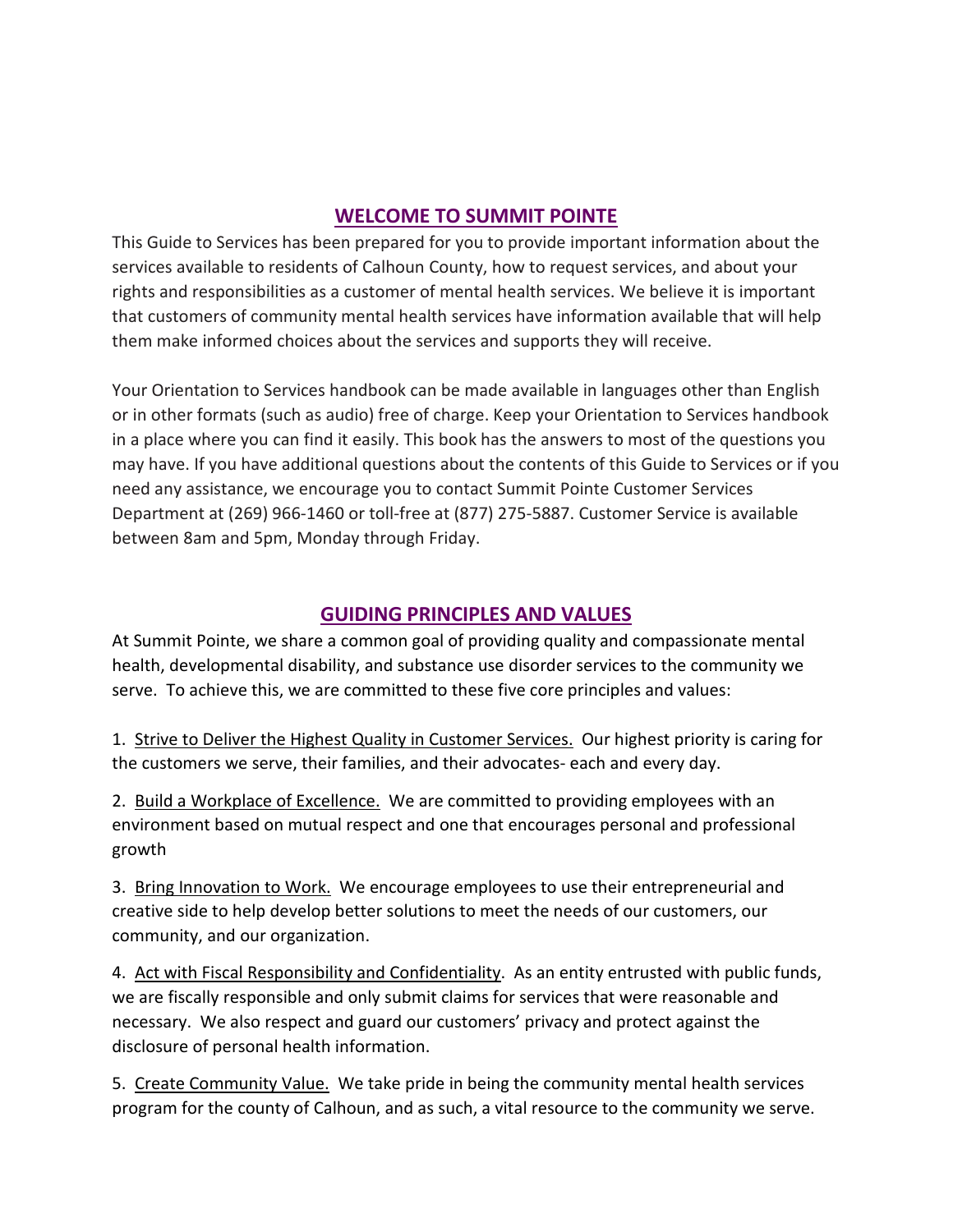#### **Summit Pointe-First Step**

175 College St. Battle Creek, MI 49037 Phone: (269) 966-1460 TYY: 711 (MRC)

> *Business Hours:*  24 Hours Daily

#### **Summit Pointe-South**

3630 Capital Avenue S.W. Battle Creek, MI 49015 Phone: (269) 979-8333 TYY: 711 (MRC)

*Business Hours:* Monday-Thursday 8:00am-8:00pm Friday 8:00am-5:00pm

## **Summit Pointe-Autism Center**

100 Country Pine Lane Battle Creek, MI 49015 Phone: (269) 441-2700 TYY: 711 (MRC)

*Business Hours:* Monday-Thursday 8:00am-8:00pm

Friday 8:00am-5:00pm

#### **Summit Pointe-Albion**

115 Market Place Albion, MI 49224 Phone: (517) 629-5531 TYY: 711 (MRC)

*Business Hours:* Monday: 8:00am-8:00pm Tuesday-Friday: 8:00am-5:00pm

#### **Summit Pointe-Roosevelt**

215 E. Roosevelt Battle Creek, MI 49037 Phone: (269) 441-6060 TYY: 711 (MRC)

*Business Hours:*

Monday, Wednesday, Friday: 8:00am-7:30pm Tuesday, Thursday: 8:00am-5:00pm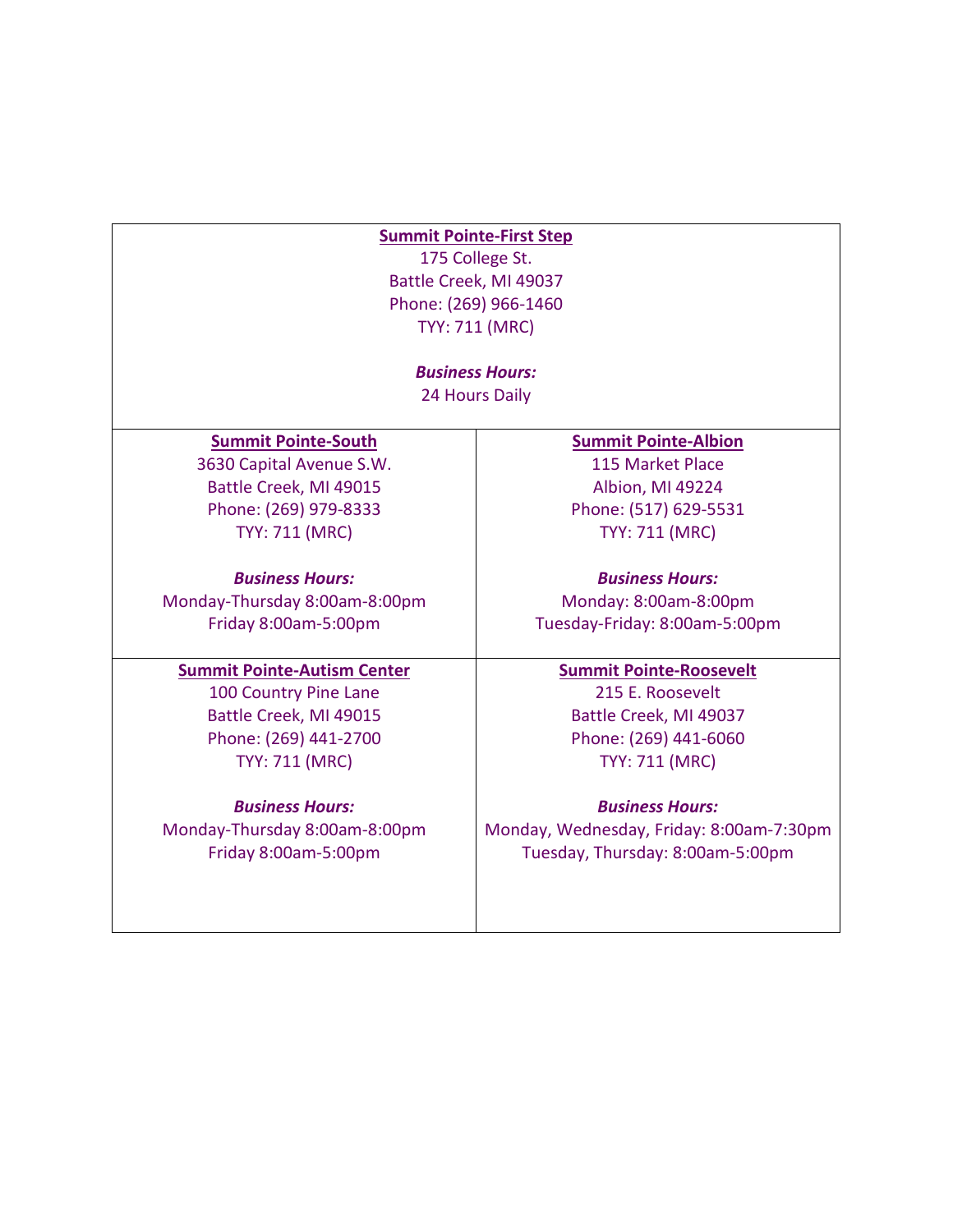# **STANDARDS OF PROFESSIONAL CONDUCT**

At Summit Pointe, we take pride in our shared vision to provide high quality and professional mental health, developmental disability, and substance use disorder services to our customers. To make that vision a reality, and to achieve the orderly and efficient operation of our organization, employees must maintain discipline and proper personal standards of conduct at all times. Every employee is required to follow our code of ethics and conduct, which covers respectful and dignified treatment of all customers, their family members, guardians, and representative, privacy of customer information, ethical behavior and documentation, professional relationships with customers and co-workers, amongst other things.

# **CULTURAL SENSITIVITY**

The goal of Summit Pointe is to provide culturally sensitive services to all customers of all our services. We recognize that cultural issues are not limited to ethnicity, but may also include religious, disabilities, rural, or other issues. Our staff members are trained to respect the unique values and norms that shape individuals seeking treatment. If you feel that a provider is not being sensitive to your culture and you would like to file a grievance, please contact Summit Pointe's Customer Services Department.

## **NON-DISCRIMINATION**

In providing behavioral healthcare services, Summit Pointe is required to comply with all applicable Federal civil rights laws and does not discriminate based on race, color, national origin, age, disability or sex. Summit Pointe does not exclude people or treat them differently because of race, color, national origin, age, disability or sex. If you believe that Summit Pointe, or one of the providers we contract with, has discriminated in any way based upon race, color, national origin, age, disability, or sex, you can file a grievance with our Customer Services Department.

If you are a person who is deaf or hard of hearing and would like to file a grievance, you may contact our Customer Services Department. MI Relay Service can also assist in connecting you to our Customer Services Department by calling 7-1-1. You can file a grievance in person, by mail, fax or email. If you need help in filing a grievance, Customer Service is available to help you.

You can also file a civil rights complaint with the U.S. Department of Health and Human Services, Office for Civil Rights. Complaint forms are available at [http://www.hhs.gov/ocr/office/file/index.html.](http://www.hhs.gov/ocr/office/file/index.html)

You may also file a grievance electronically through the Office for Civil Rights Complaint Portal, available at https://ocrportal.hhs.gov/ocr/portal/lobby.jsf, or by mail or phone at:

## **U.S. Department of Health and Human Services 200 Independence Avenue, SW**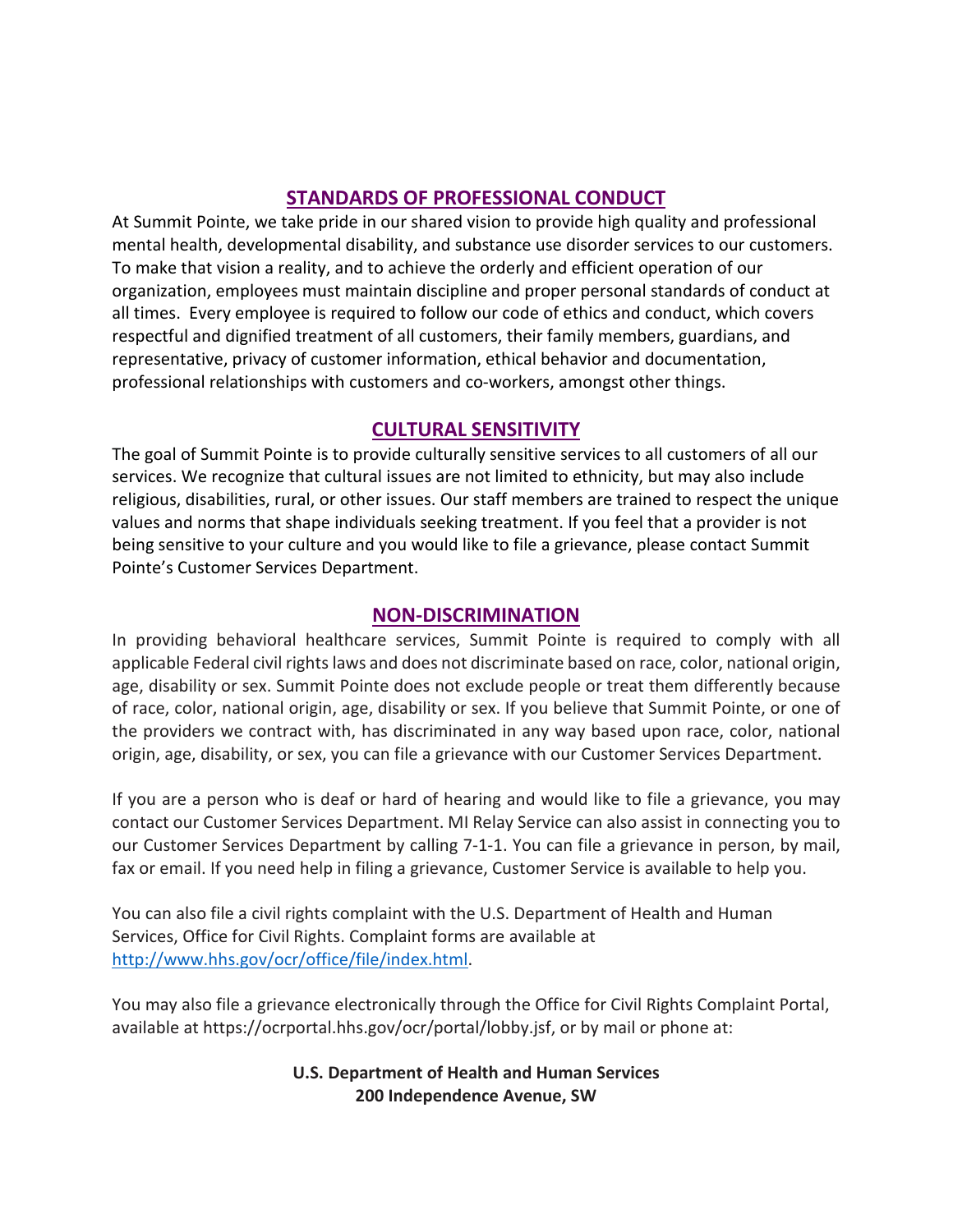## **Room 509F, HHH Building Washington, D.C. 20201 Toll-free: 1-800-368-1019**

## **LANGUAGE ASSISTANCE**

If you are a person who does not speak English as your primary language and/or who has a limited ability to read, speak or understand English, you may be eligible to receive language assistance.

If you are a person who is deaf or hard of hearing, you can utilize the Michigan Relay Center (MRC) to reach US. Please call 7-1-1 and ask MRC to connect you to the number you are trying to reach.

If you need a qualified interpreter for sign language or a non-English speaking language for either phone conversations or face-to-face appointment, contact our Customer Services Department as soon as possible so that one will be made available. Interpreters are available at no cost to you for both phone and in person communication. Written information in other formats (large print, audio, accessible electronic formats, Braille) may also be available.

# **ACCESSIBILITY AND ACCOMMODATIONS**

In accordance with federal and state laws, all Summit Pointe buildings and programs are required to be physically accessible to all individuals with qualifying disabilities. Any individual who receives emotional, visual or mobility support from a service animal such as a dog will be given access, along with the service animal, to all buildings and programs. If you need more information or if you have questions about accessibility or service/support animals, contact Summit Pointe's Customer Services Department.

If you need to request an accommodation on behalf of yourself or a family member or a friend, you can contact our Customer Services Department. You will be told how to request an accommodation (this can be done over the phone, in person and/or in writing) and you will be told who at the provider location is responsible to handle accommodation requests.

# **CARF ACCREDITATION**

Summit Pointe is accredited through **The Commission on Rehabilitation Facilities (CARF).** At Summit Pointe we want to include you in every step of your treatment. The CARF standards are centered on a person-first philosophy. By implementing CARF standards, Summit Pointe continues to strengthen our person-centered focus on services to enhance the quality of life of the individuals we serve.

Throughout the next year, you will hear of opportunities to provide us with feedback on how we are doing. We hope you will take the opportunity to join us in completing customer satisfaction surveys but please feel free to provide us feedback at any time.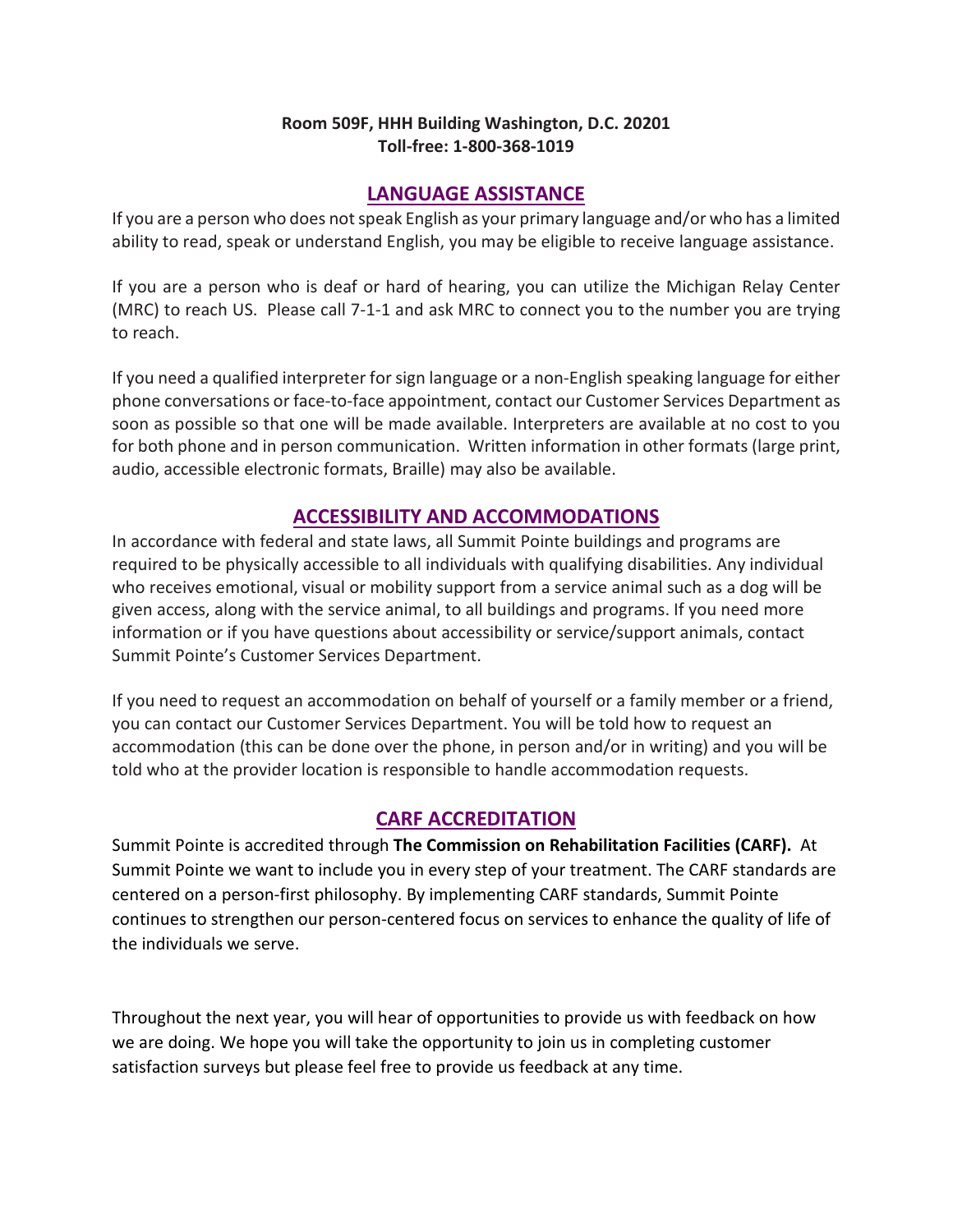# **EMERGENCY AND AFTER-HOURS ACCESS TO SERVICES**

Summit Pointe provides 24 hour a day emergency services and crisis response. Services are designed to meet the mental health crisis needs of current consumers as well as the general public who reside in Calhoun County. The standard for whether or not a crisis exists is a "prudent layperson" standard. That means that a prudent layperson would be able to determine from the individual's symptoms that crisis services are necessary.

A "behavioral health emergency" is:

- $\mathbf{\hat{*}}$  when a person is experiencing symptoms and behaviors that can reasonably be expected in the near future to lead him/her to self-harm another; and/or
- $\mathbf{\hat{P}}$  Because of his/her inability to meet his/her basic needs they are at risk of harm; and/or
- $\mathbf{\hat{P}}$  The person's judgment is so impaired that he/she is unable to understand the need for treatment and that their condition is expected to result in harm to him/herself or another individual in the near future.

*You have the right to receive emergency services at any time, 24-hours a day, and seven days a week, without prior authorization for payment of care. If you have a behavioral health emergency, you should seek help right away.* 

# *At any time of during the day or night, you can call Summit Pointe's 24 hour crisis line or walk in to Summit Pointe First Step*

# *24 hour crisis line: 1***-800-632-5449**

*You can also call 911 or go to your nearest hospital emergency room.*

In a "medical emergency," if you have Medicaid you will not need to pay for emergency services, or for tests or treatment needed to diagnose or stabilize the emergency medical condition. You are also not responsible for payment of ambulance services if other means of transportation would endanger your health. If you do not have Medicaid you may be responsible for costs associated with the treatment you receive. You may go to any hospital emergency room or other setting for emergency services.

**Please note:** If you utilize a hospital emergency room, there may be health care services provided to you as part of your hospital treatment for which you may receive a bill and may be responsible for, depending on your insurance status. These services may not be part of the PIHP emergency services you receive.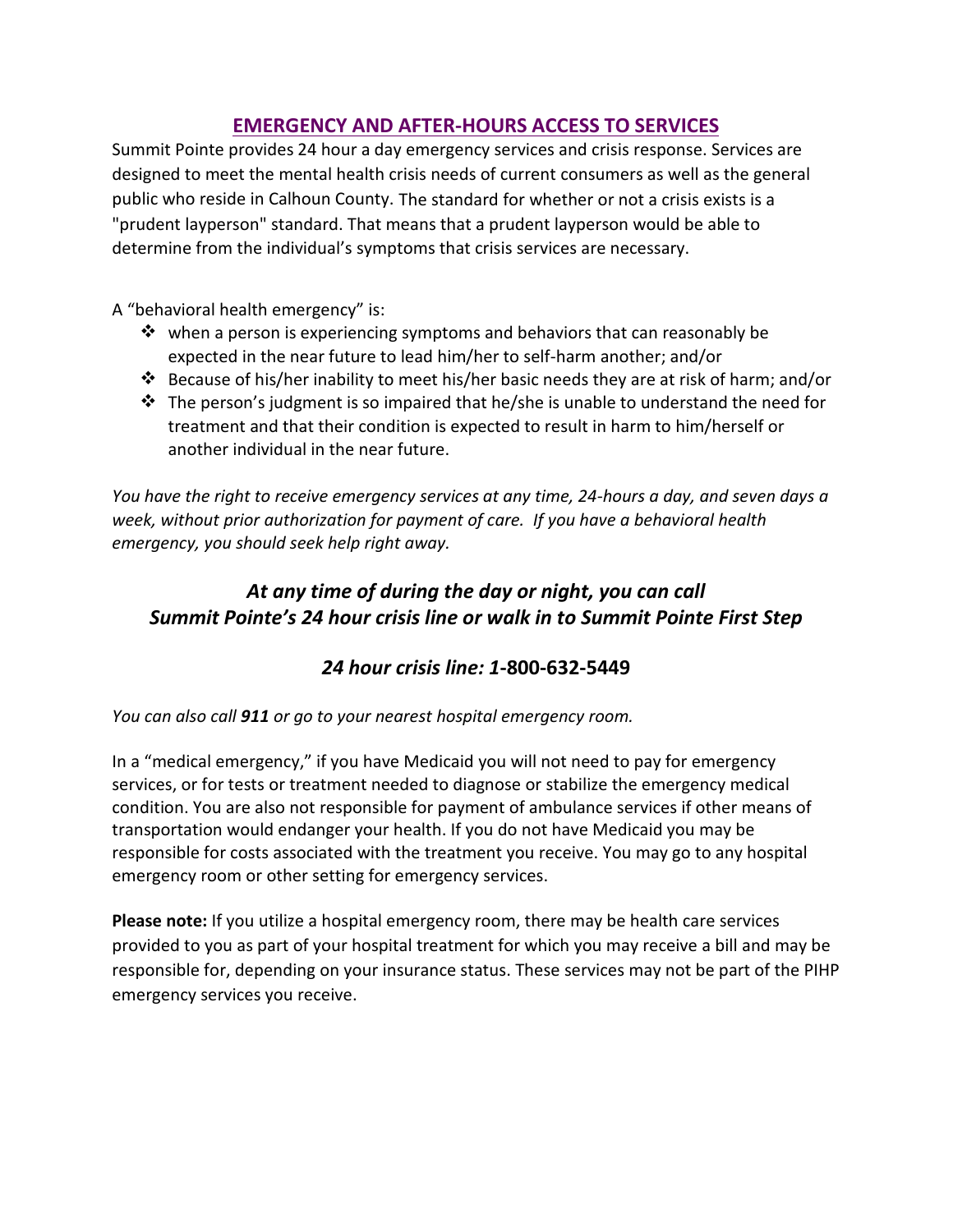# **HEALTH AND SAFETY**

Summit Pointe is committed to providing a safe and healthful environment. Staff are trained in first aid, CPR, workplace safety, non-violent crisis intervention and emergency procedures. First aid kits are located at the front desk at each Summit Pointe site, as well as multiple other areas around the buildings. Summit Pointe does not employ seclusion or restraint practices. We work closely with the local authorities to promote the care, welfare, safety and security of all persons.

Our goal is to prevent unsafe situations from occurring and ask for your assistance in maintaining a safe environment. The staff of Summit Pointe has a primary responsibility for the safety and well-being of all customers, co-workers and the public and will work towards maintaining a safe and healthy environment. If at any time you see or feel that there is something that is unsafe, please inform someone and it will be taken care of as soon as possible.

# **MEDICAL EMERGENCIES**

## **For medical emergencies please call 911**

You are not expected to provide assistance if there is a medical emergency. Your responsibility is to notify the staff immediately of the nature of the emergency and the staff will take any and all appropriate action.

# **THREATENING OR VIOLENT EMERGENCY SITUATIONS**

In the event of threatening or violent emergency situations, it is Summit Pointe's policy to contact law enforcement and to take steps to ensure the safety of staff and customers.

# **EMERGENCY DRILLS**

For fires and other disasters, including fire drills, it is expected that customers follow all instructions and directions given by staff and leave the building by the emergency exits or as instructed by staff. Customers are required to respond promptly to all emergency drills including:

- o Fire
- o Bomb
- o Violence
- o Medical Emergency
- o Natural Disaster
- o Utility : Power/Water Outage or Failure

Each Summit Pointe building has a site map at each entrance that shows the closest exit, the location of fire extinguishers and first aid kits. These maps also show the area to go to in the event of severe weather, if there is no time to evacuate to a shelter. You should be aware of these maps and the information that they provide.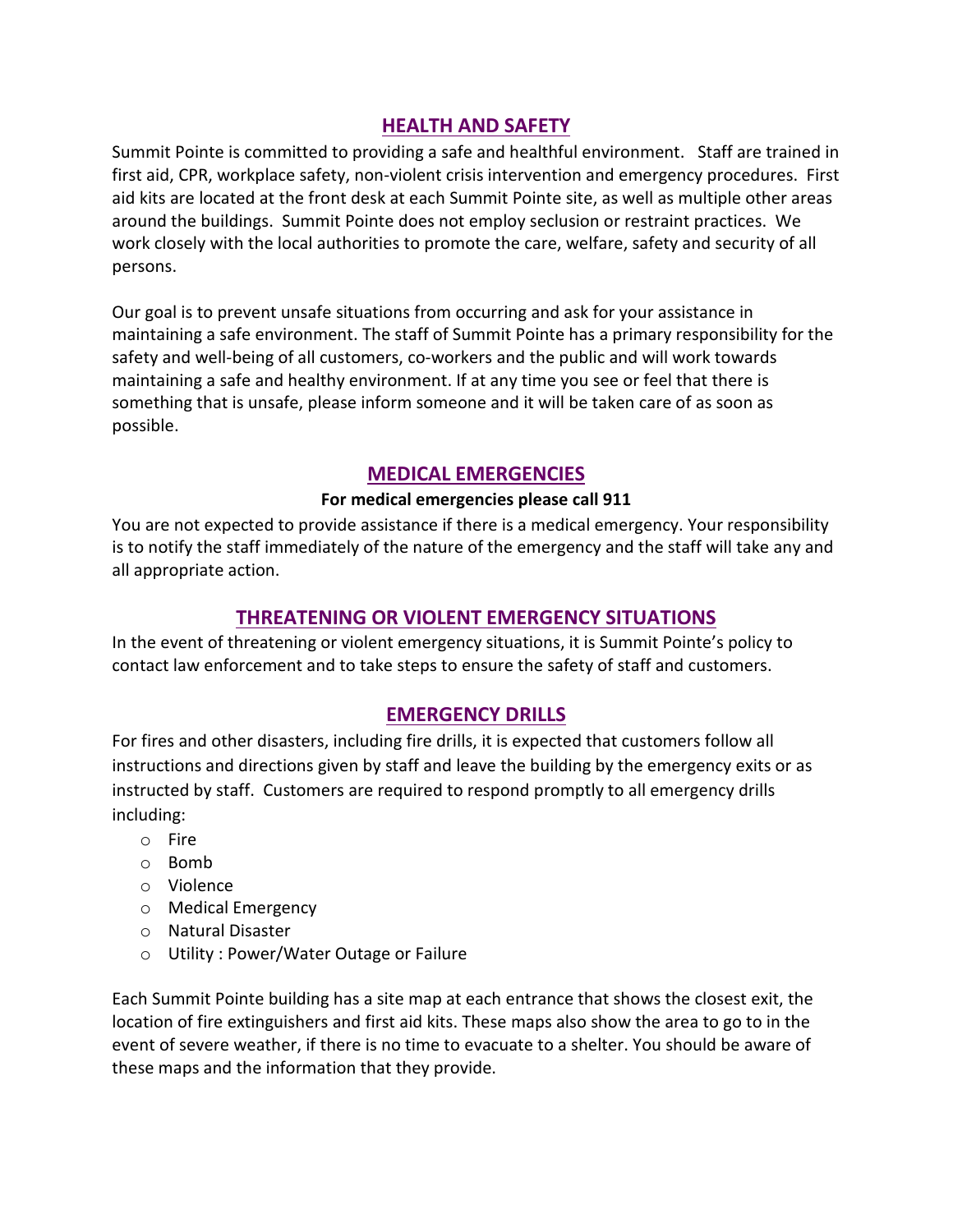## **INFECTIOUS DISEASE PREVENTION**

It is the intent of Summit Pointe to address the needs and protect the rights of the customers, staff and visitors with regard to infectious disease. In order to control the spread of infectious disease, we ask that all customers, staff and visitors wash their hands; after eating, using the bathroom, or smoking; and as often as necessary to keep hands clean.

## **USE OF TOBACCO**

Smoking, smokeless tobacco products and tobacco use, a recognized health and safety hazard, is not permitted in any of the Summit Pointe vehicles, throughout the Summit Pointe facilities or within 20 feet of the main entrance of any building. Smoking is permitted outside in designated areas. These items include, but are not limited to cigarettes or tobacco products, smoking, nicotine or vaping devices, smokeless tobacco, and all other tobacco products. The agency's interest in establishing these policies are not based on moral judgments, or with the specific intent to deny one group of individuals' rights over others, but to establish such controls and safeguards to be in the best interest of the public. Summit Pointe will provide, upon request, information regarding the effects of smoking, smokeless tobacco products, tobacco use and the availability of smoking cessation programs.

## **SECLUSION AND RESTRAINT**

Summit Pointe does not use any methods of seclusion, restraint, restriction of rights or special treatment interventions.

## **WEAPONS POLICY**

Weapons of any sort are prohibited inside any building or on any property owned, leased or rented by Summit Pointe, including vehicles. This policy applies to all personnel, customers and visitors, and will be strictly enforced.

# **LEGAL AND ILLEGAL DRUGS**

Your personal medications are prescribed for you only. Please keep them with you at all times when you are in the building or riding in one of our vehicles. Do not share your medications with anyone else, including any over-the-counter medications.

Illegal substances, drug paraphernalia, and alcohol are prohibited inside any Summit Pointe building or vehicle. If a customer is under the influence of drugs or alcohol, Summit Pointe will take appropriate actions to ensure the safety of staff and customer. This may include, but is not limited to contacting emergency services or the customer's emergency contact.

# **PROGRAM SPECIFIC RULES**

Some programs may place restrictions on persons served. You will receive information about events, behaviors or attitudes that may lead to loss of privileges and the means by which you may regain rights or privileges that have been restricted. Talk to the staff providing your services for more information.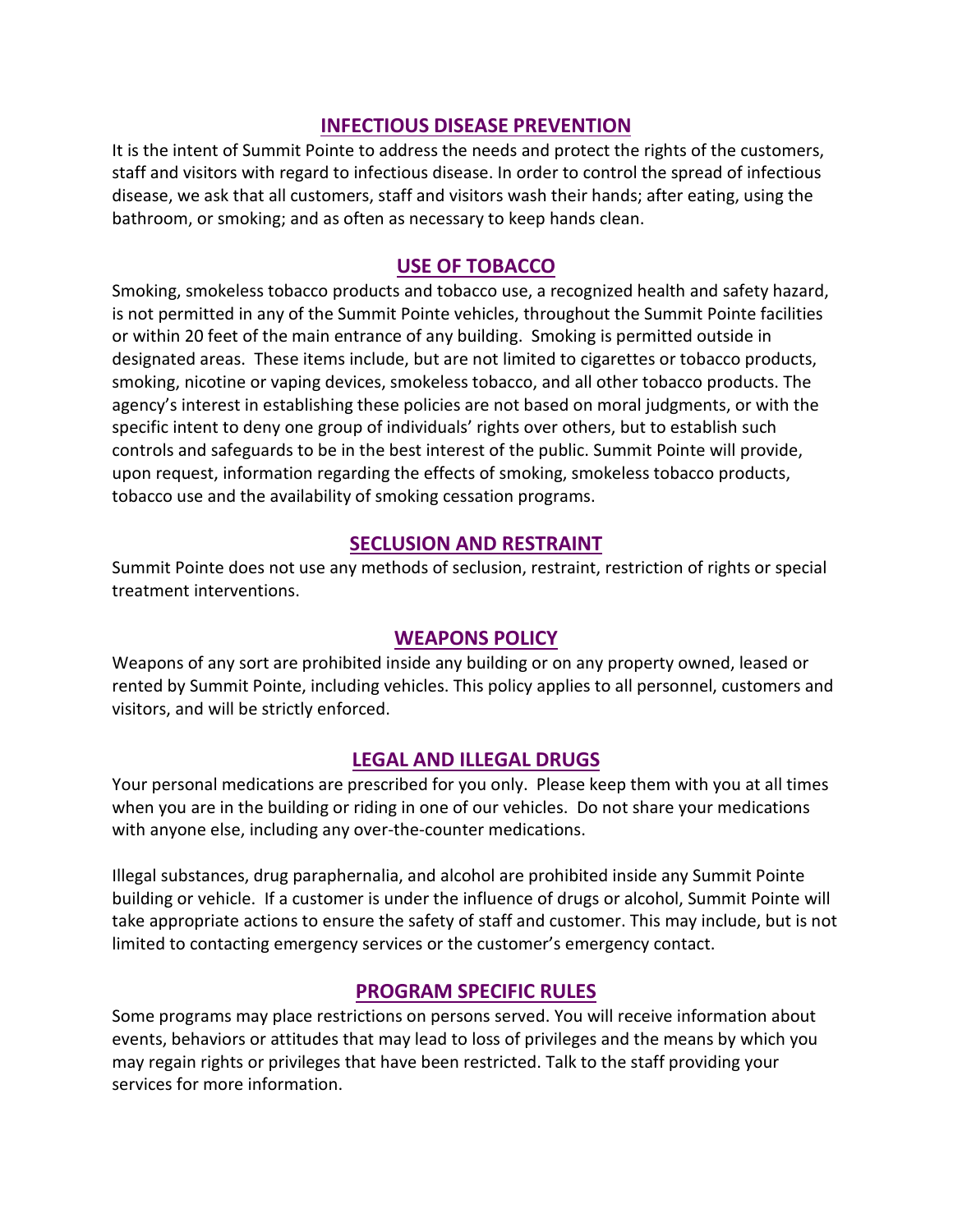If you are ever terminated from services as a result of a suspected or substantiated violation of program rules, you may be able to return to service after a certain period of time or after you have demonstrated you will no longer violate the rule. Each program may have different criteria for reinstatement and many have agreements that you will be asked to sign when you start services or after an incident occurs. The staff working with you can answer questions about program rules.

# **NO SHOW/CANCELLATION POLICY**

Being on time and showing for your appointments are the best ways to help with your care. Please call the office if you are not able to show for an appointment. You must cancel one or more days before your scheduled appointment. You are a "No Show" if you do not let the office know at least one day before your appointment.

Summit Pointe understands that your time is very important, too. Your therapist or doctor may need to cancel your appointment. You will be contacted as soon as possible. Summit Pointe staff will help you schedule another appointment.

# **PAYMENT FOR SERVICES**

At the time of your first scheduled visit with your provider, you will meet with an agency staff person who will review with you the financial and insurance information you have been asked to bring and will establish your Ability to Pay (ATP).

## **Ability to Pay**

In a community mental health agency, no one may be denied services because they cannot afford to pay for the service. At your initial appointment and periodically throughout the time you receive services, you will be asked to review your financial information to determine your ability to pay.

Your ability to pay is determined based on your income and family size. Fees are assessed on a sliding scale established by the Michigan Department of Health and Human Services. Any deductible or co-pay you may be responsible for will not exceed your ability to pay. If you disagree with the amount you are asked to pay, you have the right to appeal the amount or ask that it be reduced. If you wish to make an appeal, contact your local Customer Services Department.

Please read your payment agreement thoroughly for additional details related to your ability to pay**.** It is your responsibility to immediately notify Summit Pointe of any changes in status, income, or insurance*.* If you do not provide the information needed to determine your ability to pay, or you fail to provide insurance information, you are at risk for being charged the full amount for services.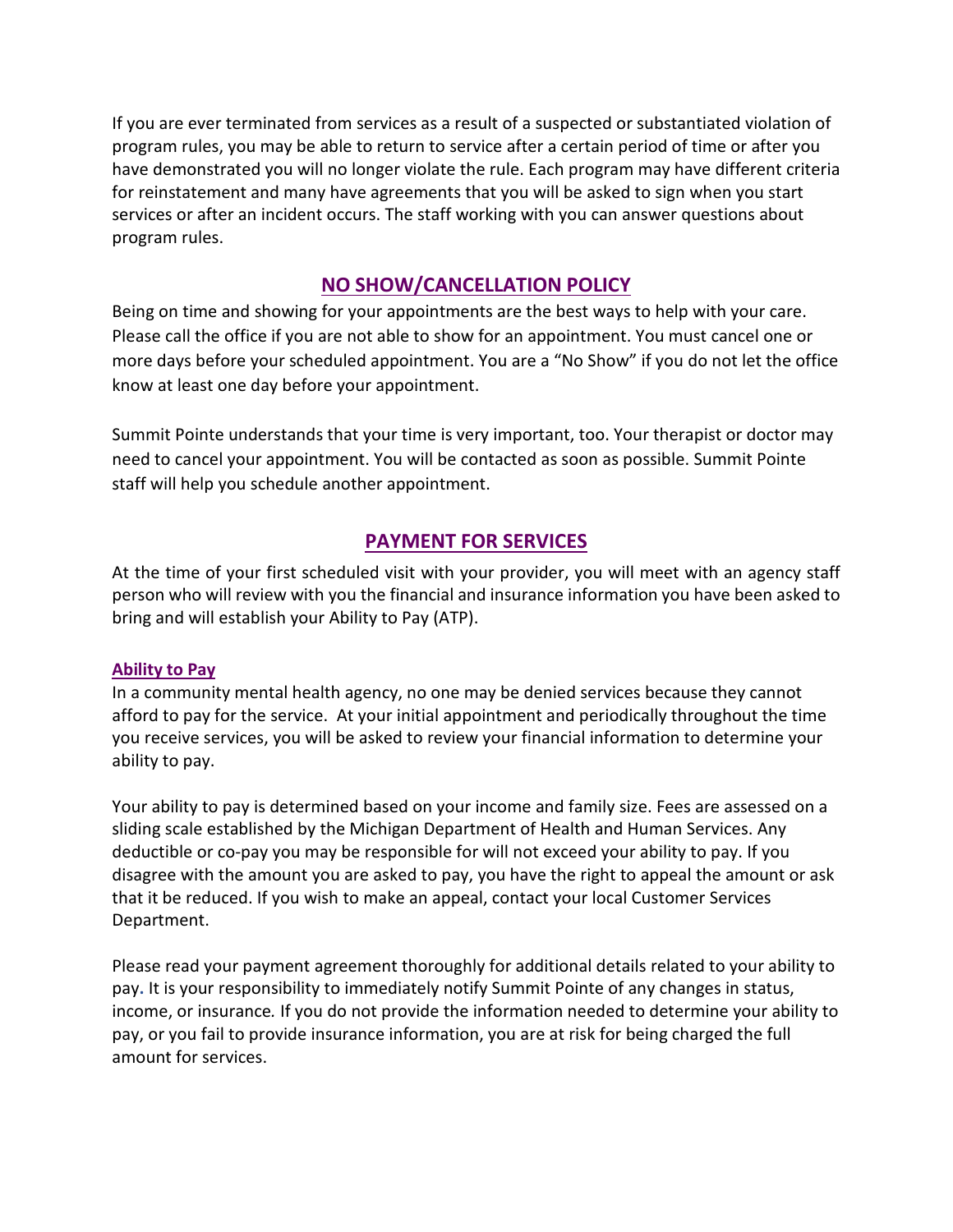#### **Medicaid/Medicaid Spend-Down Customers**

If you are enrolled in Medicaid and meet the criteria for the specialty behavioral health services the total cost of your authorized behavioral health treatment will be covered. No fees will be charged to you. If you are a Medicaid beneficiary with a deductible ("spend-down"), as determined by the Michigan Department of Health and Human Services (MDHHS) you may be responsible for the cost of a portion of your services. Only the cost of your authorized mental health or substance use disorder treatment will be covered.

Should you lose your Medicaid coverage, Summit Pointe may need to re-evaluate your eligibility for services. A different set of criteria may be applied to services that are covered by another funding source such as the General Fund, a Block Grant, or a third-party payer.

#### **Uninsured Customers**

If you are uninsured or do not have enough insurance coverage, we will help you apply for Medicaid through the local MDHHS office. If you need help with the application, please discuss this with the staff you are working with or call Summit Pointe's Customer Services Department and they will assist you and/or link you to someone that can help you. You can also get help at your local MDHHS office. If you are denied Medicaid and would like to appeal the decision, MDHHS has an appeal processes that you will be asked to follow.

#### **Private Insurance Coverage Customers**

If you have private insurance, the benefit plan from that insurance company will determine your covered benefits services. Support staff will be able to assist you with questions about deductibles and co-pays. The charge for the deductible or co-pay will not exceed your ability-topay amount and will not exceed the actual cost of the service to be provided.

# **HOW TO GIVE INPUT INTO SERVICES**

Summit Pointe is dedicated to continuous quality improvement. Your feedback is important to us and is used to monitor our services, develop services, and improve the agency. Our goal is to assist you in achieving your treatment goals for recovery. We want to measure our progress and your input guides this process. Our tools for obtaining and using your input include: satisfaction surveys (both online and paper), suggestion boxes, staff education, and outcomes management.

Our staff is also available to hear any suggestions, comments, or ideas you have on how we can continue to strive for excellence. You may also call our Customer Services Department at (269) 966-1460 or send an email t[o customerservice@summitpointe.org](mailto:customerservice@summitpointe.org)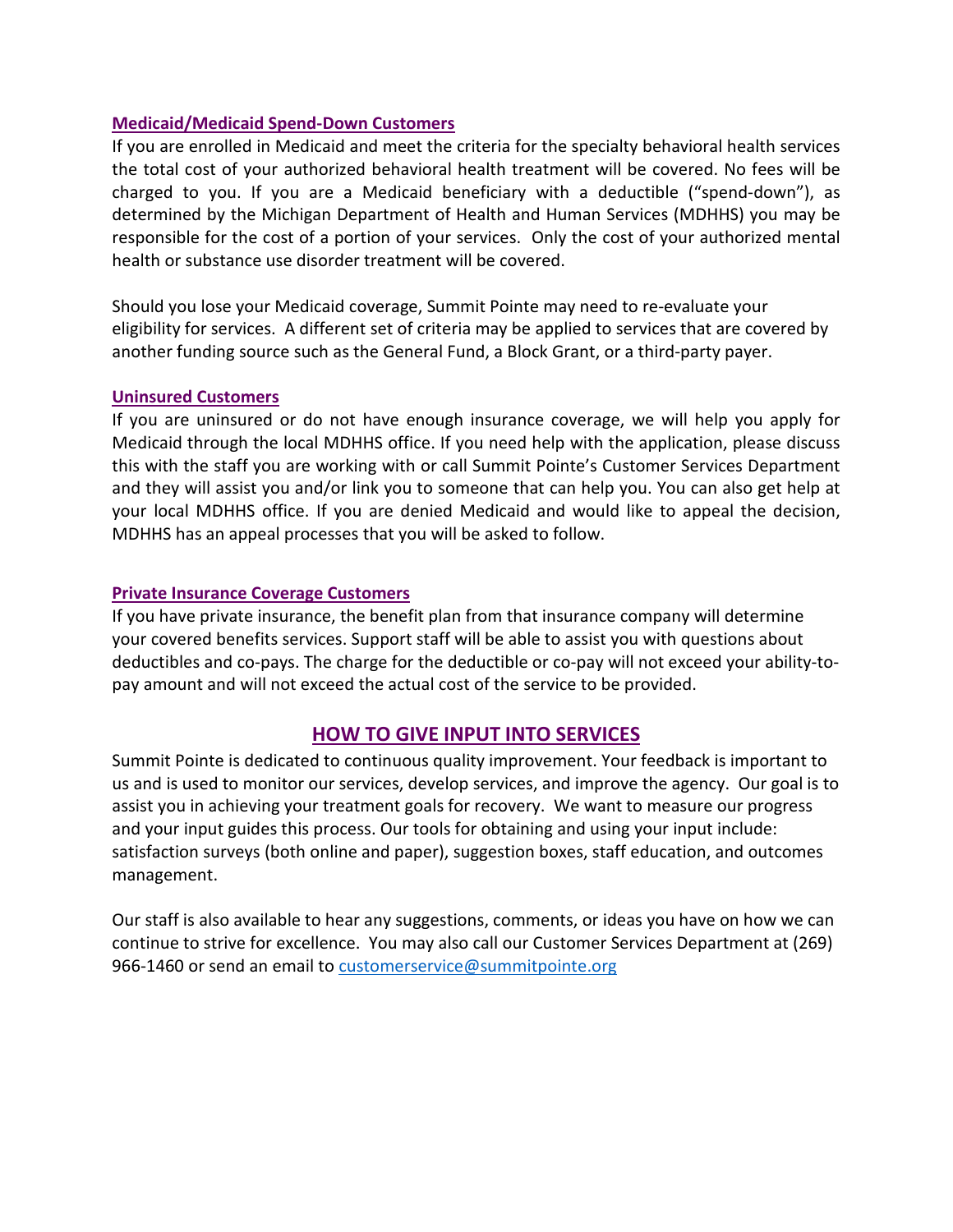# **CONSUMER ADVISORY COUNCIL**

The Consumer Advisory Council is a group of individuals living with a mental illness and/or intellectual/developmental disability and/or substance use disorder (as a primary or secondary customer) who provide feedback and guidance for community mental health services and supports policies, processes, and service delivery. There may be opportunities for participation in work groups with a more specific focus. Please contact Summit Pointe's Customer Services Department for more information.

## **COORDINATION OF CARE**

To improve the quality of services, Summit Pointe wants to coordinate your care with the medical provider(s) who cares for your physical health. If you are also receiving substance abuse services, your mental health care should be coordinated with those services. Being able to coordinate your care with all of the providers involved in treating you improves your chances for recovery, relief of symptoms, and improved functioning. Therefore, you are encouraged to sign a "Release of Information" so that information can be shared.

Health care that is coordinated among all health providers has consistently demonstrated improved consumer satisfaction and quality of care. Typically, we will contact your medical doctors when you start services, are hospitalized for a psychiatric emergency, have a change in medications we prescribe, or have a change in the services we are providing to you. Your therapist, case manager, nurse, peer support, and/or other staff working with you, will be responsible for your service coordination. If you do not have a medical doctor and need one, discuss this with the staff you are working with so they can help you. Or you can contact our Customer Services Department who can assist you in finding a medical provider.

## **POSSIBLE WAIT LISTS**

Community Mental Health must serve the people with the most serious problems first and give care to the people who need it most. Substance use disorder provider must serve certain populations first. Summit Pointe may use a waiting list to keep track of those who are next to receive service. If you are put on a waiting list for the help you need, we will find other ways to help you while you wait. When it is your turn, you will get services.

## **CUSTOMER RIGHTS & RESPONSIBILITIES**

Summit Pointe is committed to providing you the best service based upon your needs. As a customer, you have certain rights and responsibilities and it is important that you understand them.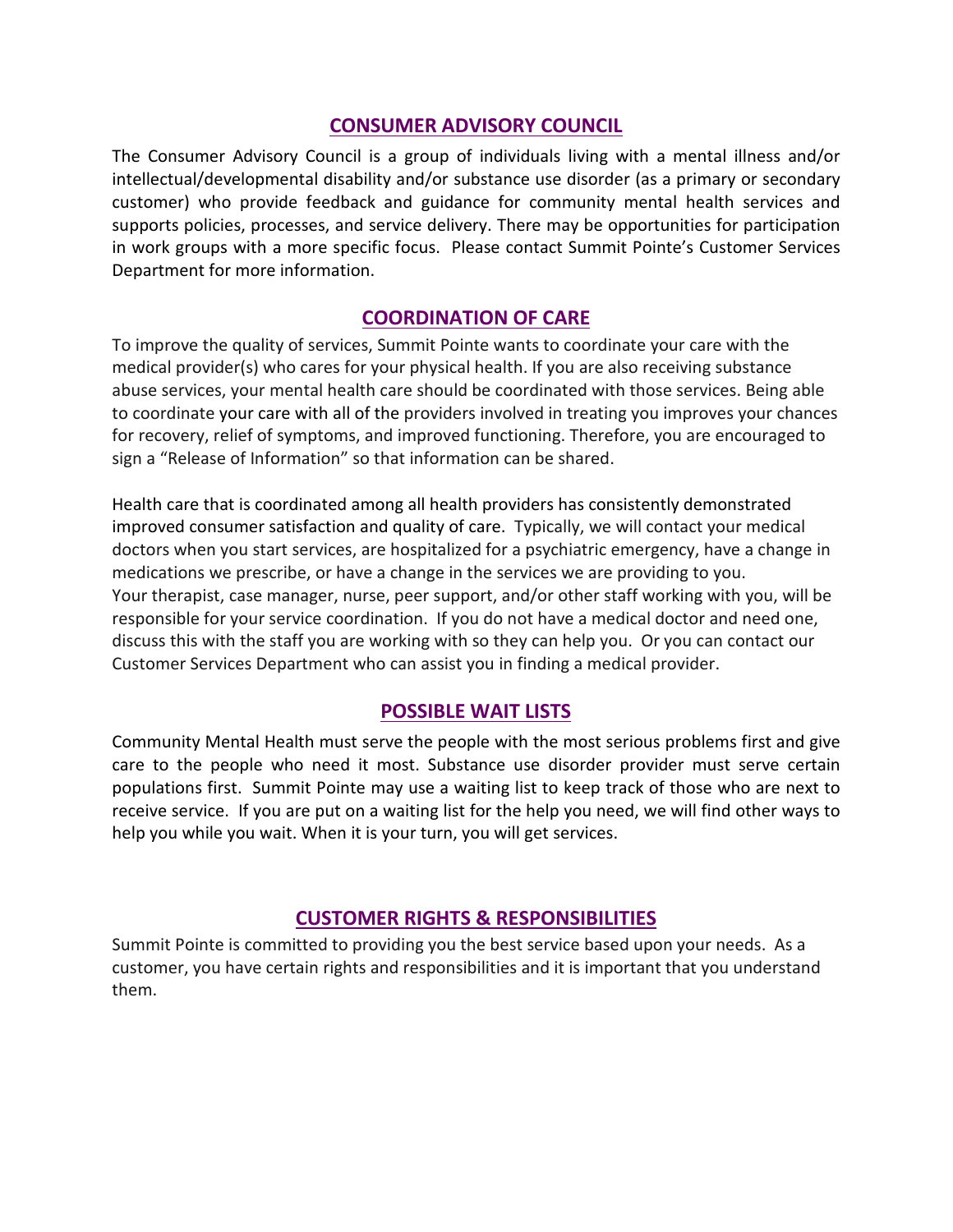#### **YOUR RESPONSIBILITIES:**

## **You can assist us in providing you and other individuals with the best quality care by:**

- Providing to the extent possible, honest and complete information needed for personcentered planning and treatment and actively participate in all aspects of the treatment process.
- Follow plans and instructions for care that you have agreed to with your practitioners.
- Working to understand, to the degree possible, your health problems and the agreed upon plan of care.
- Providing complete information regarding any medications being prescribed by other medical professionals or any medications being taken over the counter (including herbal supplements). Let us know what medications you are taking, why you are taking it/them, the proper way to take it/them, and possible side effects of that medication. Take your medications as prescribed. Tell your support staff and/or psychiatrist how medications are affecting you (whether good or bad)
- Making every effort to keep scheduled appointments and arrive on time. If you will be delayed, we ask that you contact the staff person to inform them and to explore if it is still feasible to attend. If you cannot keep an appointment for any reason, we ask that you contact your staff person at least 24 hours in advance so that we can use this time for another individual. We will assist you in rescheduling your appointment for the earliest available date. Please inform your support staff of any barriers that you are encountering in attending appointments, such as transportation, appointment times, childcare, staff/customer rapport, sensitive topic, etc., so he/she may help brainstorm options to address these barriers
- Presenting your Medicaid card and/or other insurance coverage prior to receiving services.
- Paying all charges that have been determined they may owe and make payments for services on time.
- Letting us know of a change in name, address, phone number, emergency contact, or insurance coverage
- Expressing your opinions, concerns, and complaints in a constructive manner.
- Smoking only in designated areas. Summit Pointe buildings and vehicles are smoke free. Smoking areas are identified and staff will show you where those designated areas are.
- Treating others with respect and work cooperatively with others.
- Maintaining the confidentiality of other customers/group members
- Ensuring that if you bring children to the agency they are accompanied and supervised by a parent/guardian
- Remaining on the premises when your child is receiving services. Exceptions may include adolescents, 16 and over, that have permission to drive themselves to and from appointments. Summit Pointe reserves the right to cancel any child's appointment when the parent/guardian is unable to remain on the premises. Cancelled appointments will be rescheduled for a time when the parent/guardian is available to remain on the premises.
- Not bringing weapons, illegal drugs or alcohol into a Summit Pointe building or vehicle.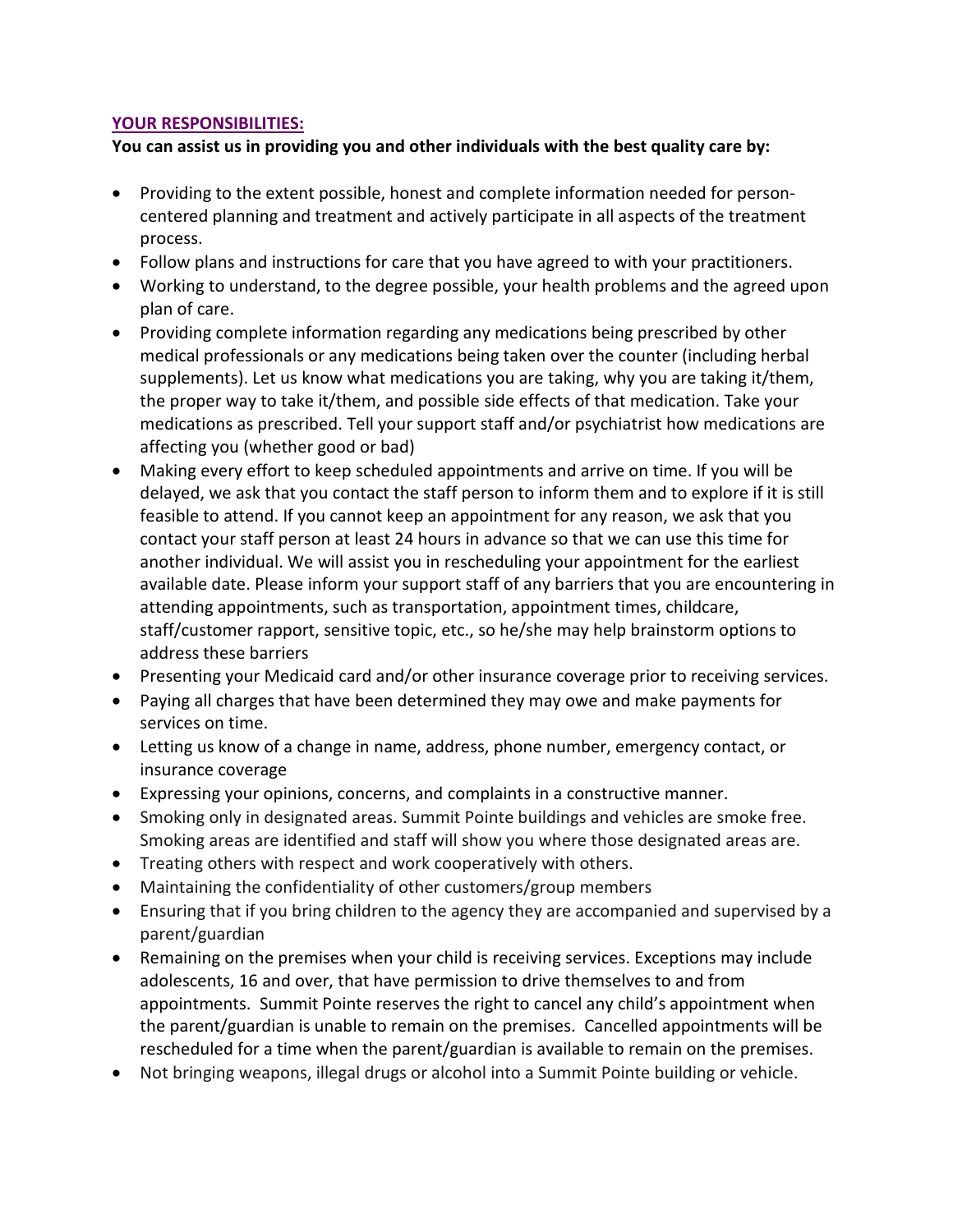• For the health and safety of customers each program site has evacuation maps, fire extinguishers, and first aid kits available if they are needed. If you have any questions please ask the staff working with you. In the event of a drill or actual emergency situation, everyone is expected to cooperate with directions that are given.

## **RECIPIENT RIGHTS:**

**You have rights when receiving public behavioral health services and or public substance use disorder services. You have the right to get the care you need, which means you should expect to:** 

- Receive services in a safe, clean, and caring place
- Be treated with respect and dignity
- Convenient and timely access to services
- Get help fast and in a respectful way
- Use any hospital or other setting for emergency care
- Be given information about any cost that you will have to pay
- Be involved in deciding what services you will receive and to decide whether family members and others should be involved
- Have assistance in locating and obtaining additional available community resources
- Receive behavioral health and substance use disorder services without discrimination
- Receive information about Summit Pointe, our services, our practitioners and providers.
- Know the credentials of your service provider
- Know the details about your behavioral health and substance use disorder services
- Know what you can expect from program staff during your sessions
- Be informed about your diagnoses and how they relate to your life situation/behaviors
- Choose who will provide your service(s), as well as to request a change in your service provider(s) if you are not satisfied
- Have things explained to you so that you understand and receive information and services in a language you understand.
- Have interpretation services provided for you at no cost if English is not your chosen language or you have hearing impairments
- Receive information on available treatment options, alternatives, as well as expected treatment outcomes
- Know what your responsibilities are while you are receiving services
- Have the option to refuse care, without penalty, unless it is court ordered, or will endanger you or others
- Express preferences about future treatment decisions
- Be aware of and use advocates, (people who will help you make you opinions known) whenever you feel they are needed
- Be free from restraint or seclusion as coercion, discipline, provider convenience, or retaliation
- Receive the information listed in this handbook at least once a year or when requested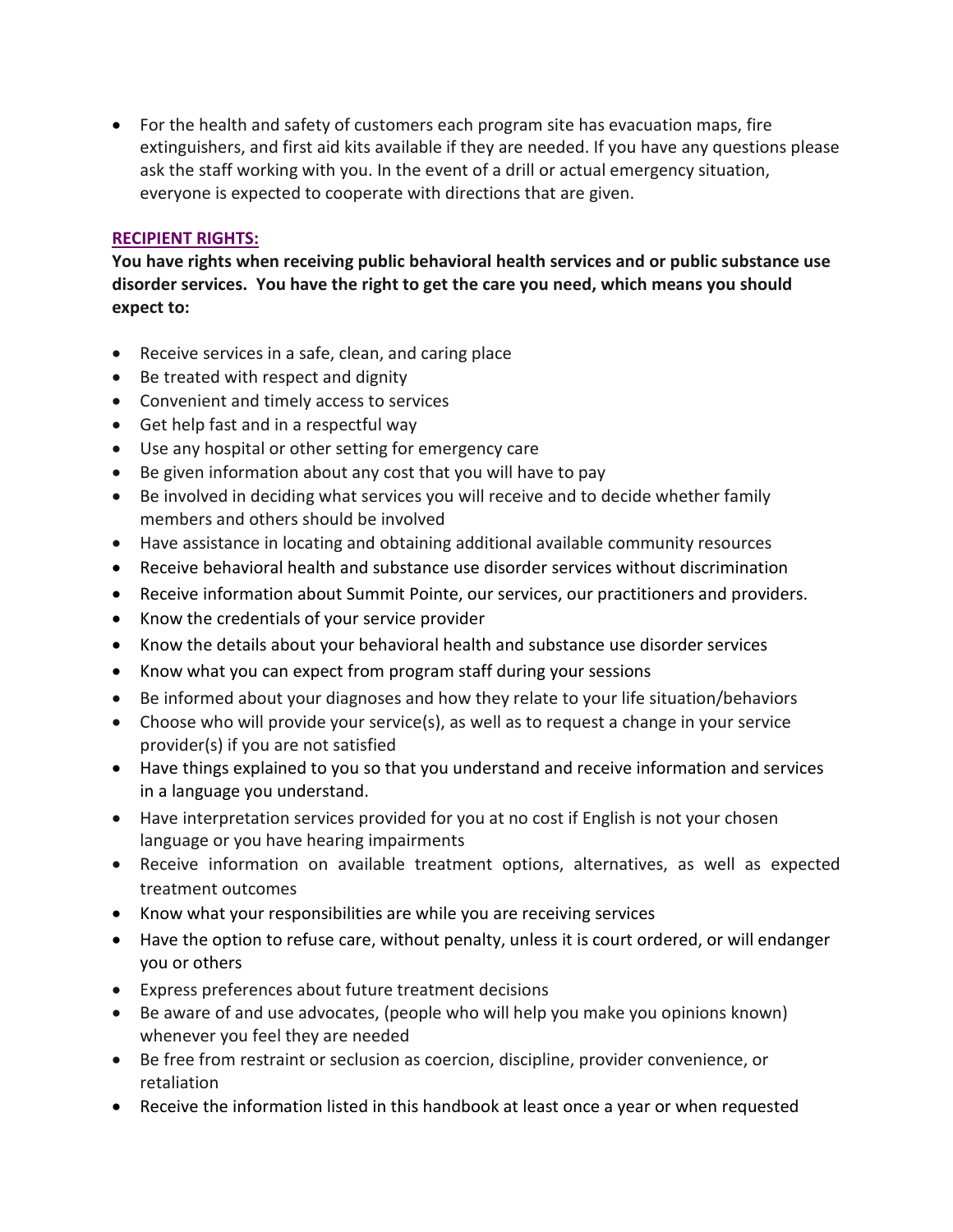- Know who to contact if you think your rights have been violated
- Have the option to seek a second opinion (this standard does not apply to SUD Community Grant services)
- Express a complaint/file a grievance Summit Pointe and/or the quality of care that you receive and to have that grievance addressed in a timely manner
- Personally review mental health information in your record, if you have not been appointed a guardian. If a part of the information in your record would be harmful to you or others, the information believed to be harmful may be withheld and you will be told this has been done. You can appeal this decision. You have the right to access all information in your record entered after March 28, 1996. If you or your legal representative believes that your record contains incorrect information, you may insert a statement to clarify the information. You may not remove what is already in the record.
- Customer who is a child has the right to be represented by a parent, legal guardian, or custodial agency in the development or revision of the plan of care
- Have all of your needs handled in a confidential way. Your written permission will always be needed to release any information about you, except when:
	- o There is suspected abuse or neglect (child or adult), as mandated by State law
	- o You or someone else is determined to be in immediate danger
	- o Medicaid or the State asks for clinical information, as applicable

## **Your Rights for Behavioral Health Services:**

Every person who receives public behavioral health services has certain rights. The Michigan Mental Health Code protects some rights. Some of your rights include:

The right to be free from abuse and neglect The right to confidentiality

The right to be treated with dignity and respect

The right to treatment suited to condition

More information about your many rights is contained in the booklet titled "Your Rights" and/or "Know Your Rights" brochure. You will be given this booklet and have your rights explained to you when you first start services, and then once again every year. You can also ask for this booklet at any time. This recipient rights information is also available in other languages and formats.

You may file a Recipient Rights complaint any time if you think staff violated your rights. You can make a rights complaint either orally or in writing. A complaint form is available at all service sites and upon request through your local customer service office or Recipient Rights office.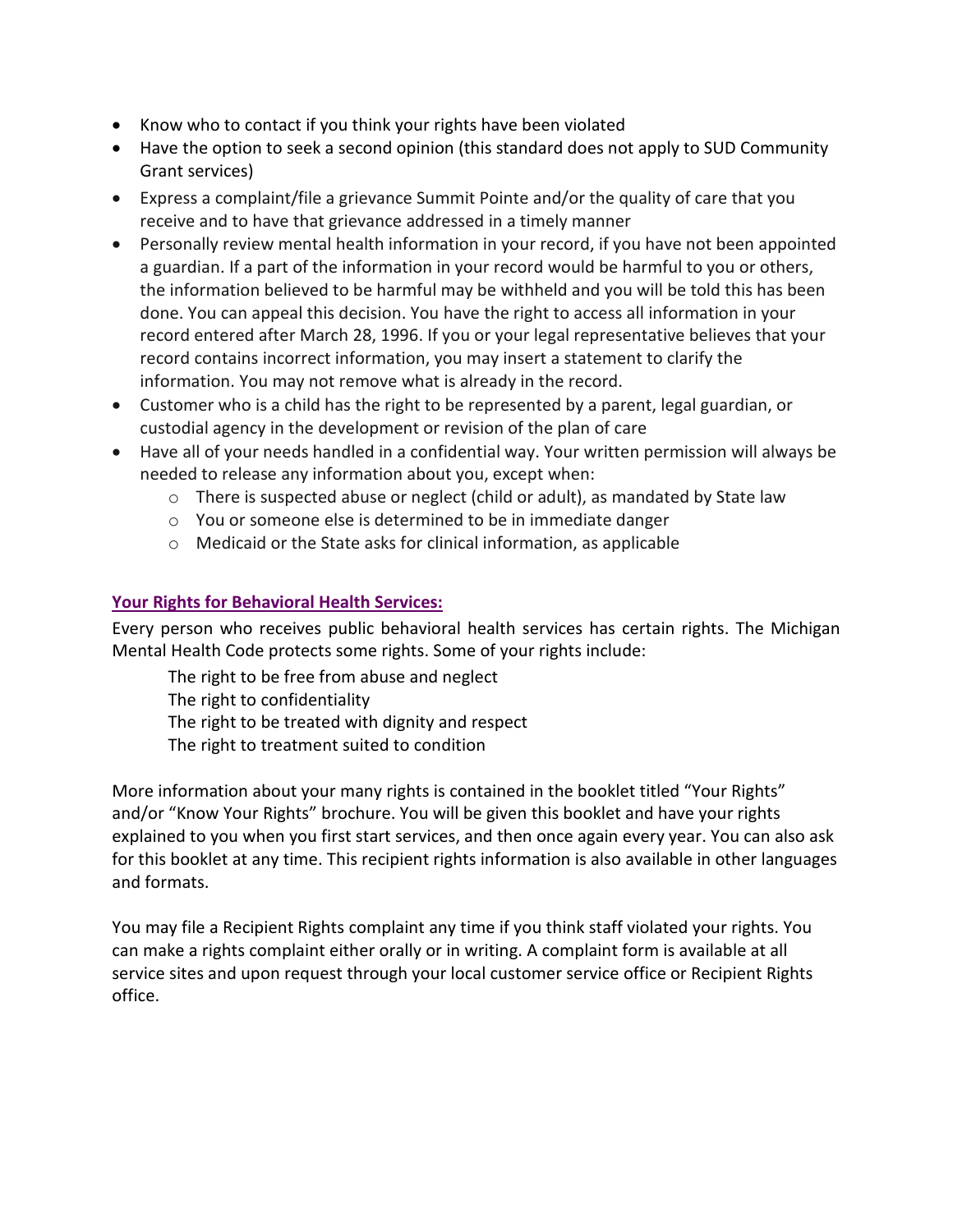#### **Your Rights for Substance Use Disorder Services:**

If you receive substance use disorder services, you have rights protected by the Public Health Code. These rights will also be explained to you when you start services and then once again every year. You can find more information about your rights while getting substance use disorder services in the "Know Your Rights" pamphlet.

#### **Freedom from Retaliation:**

If you use public behavioral health or substance use disorder services, you are free to exercise your rights, and to use the rights protection system without fear of retaliation, harassment, or discrimination. In addition, under no circumstances will the public behavioral health system use seclusion or restraint as a means of coercion, discipline, convenience, or retaliation.

#### *\*\*Additional customer rights can be found in the "Your Rights" booklet you were given\*\**

# **CONFIDENTIALITY AND PRIVACY**

The agencies authorizing and/or providing services to you must follow laws and requirements about confidentiality and privacy. These laws and other requirements include:

- Michigan Mental Health Code for Mental Health Services
- Rule 42 of the Central Federal Register (42 CFR Part 2) for Substance Abuse Services
- Health Insurance Portability and Accountability Act (HIPAA)

#### **Confidentiality:**

You have the right to have information about your mental health treatment kept private. You also have the right to look at your own clinical records. If you receive mental health services you may add a formal statement about them if there is something with which you do not agree. Generally, information about you can only be given to others with your permission; however, there are times when your information is shared in order to coordinate your treatment or when it is required by law. If you receive substance abuse services, you have rights related to confidentiality specific to substance abuse services.

#### **Family Access to Information:**

Family members have the right to provide information to Summit Pointe about you; however, without a Release of Information signed by you/your guardian, Summit Pointe may not give information about you to a family member. For minor children under the age of 18 years, parents/guardians are provided information about their child and must sign a Release of Information before information can be shared with others.

Under HIPAA (Health Insurance Portability and Accountability Act), you have been provided with an official *Notice of Confidentiality and Privacy Practices.* This notice tells you all the ways that information about you can be used or disclosed. It also includes a listing of your rights provided under HIPAA and how you can file a complaint if you feel your right to privacy has been violated.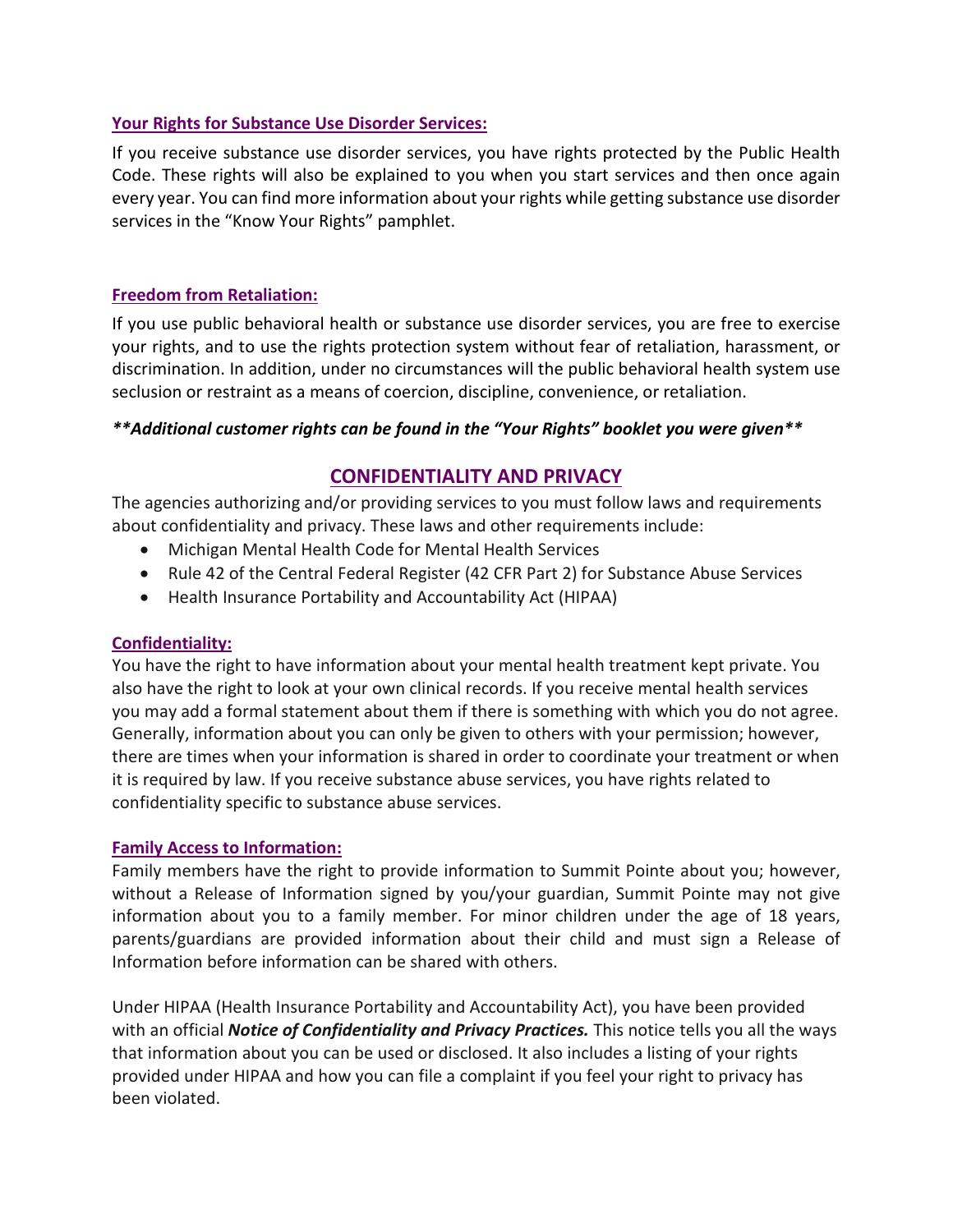## **If You Think Your Rights Have Been Violated:**

You may contact Summit Pointe's Recipient Rights Office and speak to a Recipient Rights Officer with any questions you may have about your rights or to get help to make a complaint in relation to behavioral health services. You can contact the Office of Recipient Rights at the phone number listed below.

To file a Recipient Rights Complaint with the Office of Recipient Rights you can call:

**Summit Pointe Office of Recipient Rights Program Rights Advisor: Kent Rehmann (269) 441-5955 (269) 966-1460 Ext. 1582**

# **CONSENT FOR TREATMENT**

You must give informed consent in order to receive treatment. In order to be able to give informed consent you must have:

**KNOWLEDGE:** You must be told about the risks, benefits, and available alternatives to a course of treatment or medication.

**UNDERSTANDING:** You must be able to reasonably understand the information you are given including the risks, benefits, available options or alternatives, or other consequences.

Your decision to provide consent must be voluntary. You should not be forced or pressured into a decision. Unless you are a minor or have a guardian, the choice you make should be your and yours only. It will be requested that the customer or legal guardian sign the "Consent for Treatment" document at the start of services and every year. Consent for treatment can be withdrawn at any time.

Individuals who are court ordered to receive mental health services are not required to consent for treatment. Customers who are minors, 14 years of age or older, may get services without the consent or knowledge of his/her parent but it is limited to twelve (12) outpatient therapy sessions or four (4) months of therapy sessions.

# **CONSENT FOR FOLLOW-UP**

While you are in treatment at Summit Pointe, you may be asked if we can follow up with you after you are done receiving services here. If you are ok with us contacting you after you no longer come here, the provider you are working with will have you sign a form saying that you agree for us to contact you. If you do agree to allow your Summit Pointe provider to follow up with you, but decide later you don't want them to, you can withdraw this permission at any time.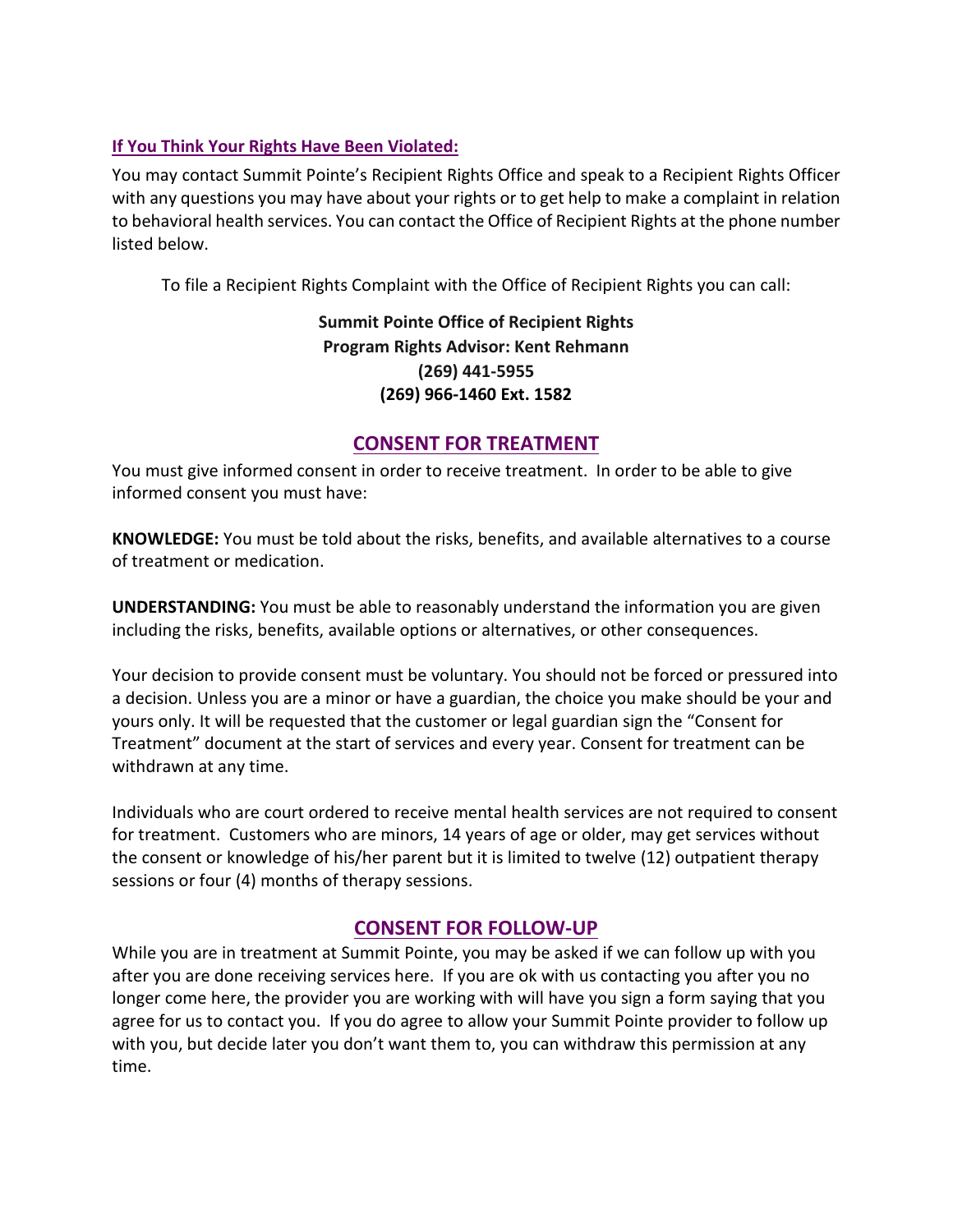# **INFORMED CONSENT TO AUDIO AND/OR VIDEO TAPE**

Because Summit Pointe is committed to ensuring we are providing you high quality treatment, you may be asked by your therapist or caseworker to audiotape and/or videotape sessions that are conducted with you. The purpose of audio/video recording sessions is for use in advanced training and supervision. Customers will never be audio/video taped without prior written permission, signed by the customer, parent of a minor or legal guardian. If you do agree to allow your Summit Pointe provider to audio or video record you, but decide later you don't want them to, you can withdraw this permission at any time. The contents of these recording are confidential and will only be used to provide supervision of the staff that is working with you.

# **DUTY TO WARN**

Under Michigan Mental Health Code, Summit Pointe staff have a duty to warn potential victims of physical violence or disease. This would occur in the event a customer:

- Has communicated the threat of violence against a reasonably identifiable third party; and
- Demonstrates there is apparent intent; and
- Has the ability to carry out the threat in the foreseeable future.

Law enforcement authorities will be notified when:

- Crimes or acts of violence occur against agency personnel or other customers on agency property.
- Staff, other customers, or the general public are threatened with violence on agency property.

# **CORPORATE COMPLIANCE**

Summit Pointe believes that an effective compliance program provides a way for reducing fraud and abuse while improving operational quality, improving the quality of health care, and ensuring healthcare dollars are spent efficiently. Through Summit Pointe's compliance program, we can effectively demonstrate our strong commitment to honest and responsible conduct; the increased likelihood of identification and prevention of criminal and unethical conduct; and a program that educates and encourages employees to report potential problems.

If you suspect any violation of state or federal laws by Summit Pointe or one of our contracted providers, or if you want more information regarding the compliance program, you are asked to contact the Compliance Officer at Summit Pointe. You can also call the confidential Compliance Hotline at 877-277-0005.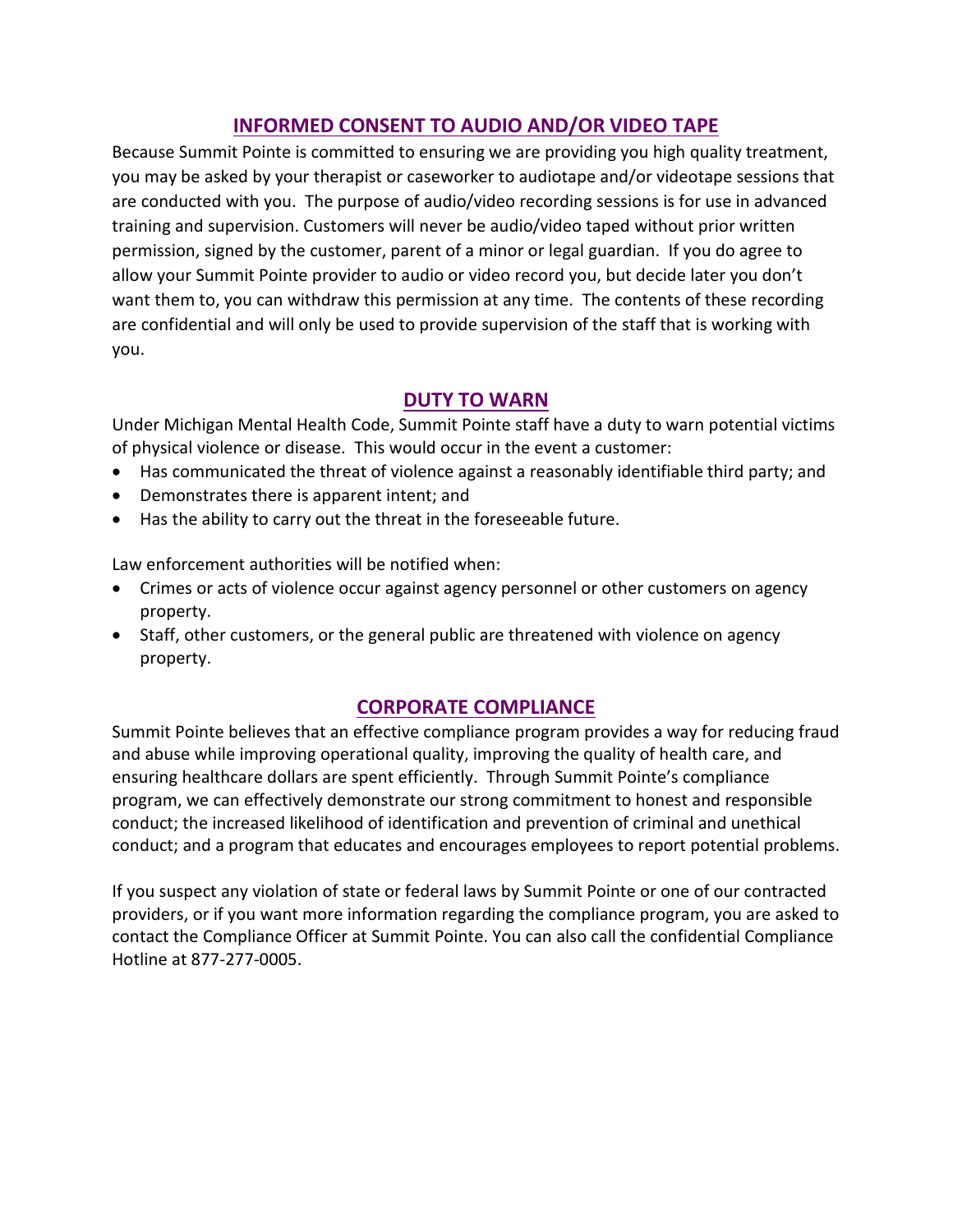## **MEDICAL NECESSITY**

Services authorized for treatment of a behavioral health and/or substance use disorder concern must be medically necessary. You will participate in a screening of your needs to identify the type of services you might be eligible to receive. This means the services to be provided are needed in order to ensure there is appropriate screening, referral, and treatment of mental illness, substance abuse disorder, serious emotional disturbance or developmental disability. Medical necessity also means that the amount (how much of a service you get), scope (who provides the service and how), and duration (how long the service will last) of your services are enough to meet your needs.

Medicaid recipients are guaranteed to receive services that are medically necessary. For people who have no insurance, the services that may be provided depends upon the amount of general fund dollars the agency has available. Sometimes people will be placed on a waiting list if there is not enough money to provide services and they do not qualify for Medicaid.

## **SERVICE AUTHORIZATION**

For customers with Medicaid, Healthy Michigan Plan or are uninsured, the services you request must be authorized or approved by Summit Pointe or Southwest Michigan Behavioral Health Pre-Paid Inpatient Health Plan. For customers with commercial insurance, your insurance company will determine what services are authorized. That authorizing agency may approve all, some or none of your requests. You will receive notice of a decision within 14 calendar days after you have requested the service during person-centered planning, or within 72 hours if the request requires a quick decision.

Any decision that denies a service you request or denies the amount, scope or duration of the service that you request will be made by a health care professional who has appropriate clinical expertise in treating your condition. Authorizations are made according to medical necessity. Compensation for UM activities is structured so as to not provide incentives for UM reviewer(s) to deny, limit or discontinue medically necessary services. If you do not agree with a decision that denies, reduces, suspends or terminates a service, you may file an appeal.

#### **If you have Medicaid:**

- You are eligible for a specific set of services based on medical necessity.
- The list of Medicaid services available is explained in the Southwest Michigan Behavioral Health (SWMBH) Customer Handbook, which you were given at the time you began services and will continue to receive annually. You may also find this handbook on SWMBH's website at www.swmbh.org
- $\cdot$  You cannot be put on a waiting list for a service considered "medically necessary" unless you are in agreement.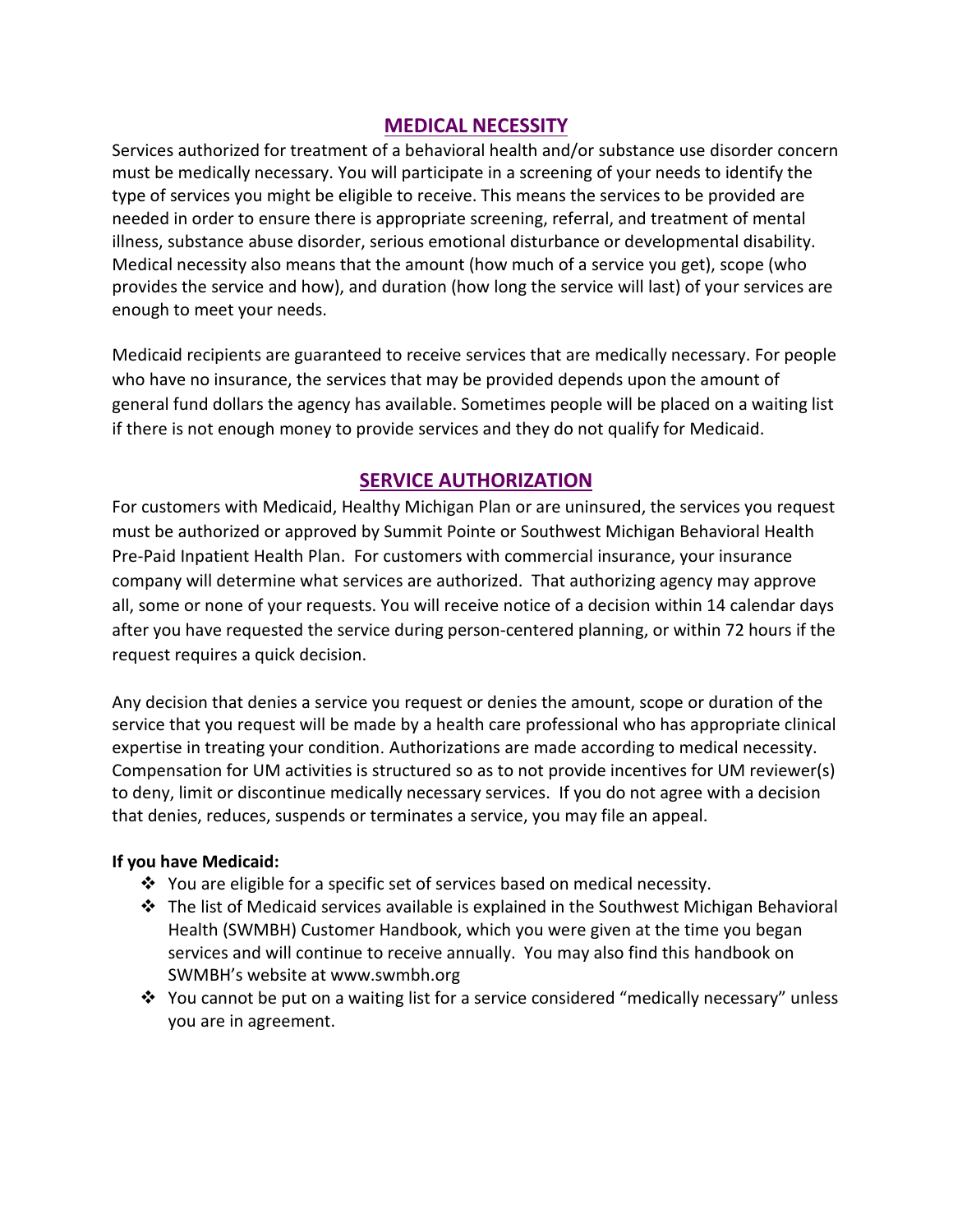#### **If you do not have Medicaid (General Fund and Block Grant):**

- $\div$  The list of services is not as large as it is for those who have Medicaid. The services you may be eligible for will be explained to you at the time you begin services.
- For individuals who do not have Medicaid, there is a Wait List for services when the agency does not have enough General Fund or Block Grant dollars.

# **ASSESSMENT OF NEEDS**

A Summit Pointe clinician will meet with you for an initial assessment to discuss biological, psychological, and social factors that are contributing to current problems. This assessment will focus on current symptoms and needs and will also address health treatment history.

This assessment process allows you to identify what outcomes are important to you. After the initial bio-psychosocial assessment, a Summit Pointe clinician and other individuals you have chosen will meet to develop your Individual Plan of Service, which will identify these outcomes and what services will be provided to help you reach them.

# **PERSON-CENTERED PLANNING**

The process used to design your individual plan of mental health supports, service, or treatment is called "Person-Centered Planning (PCP)." PCP is your right protected by the Michigan Mental Health Code. The document created is called an Individual Plan of Service (IPOS). If you are receiving services for a substance use disorder, your IPOS may be titled an "Individual Treatment Plan."

The process begins when you determine whom, beside yourself, you would like at the personcentered planning meetings, such as family members or friends, and what staff you would like to attend. You will also decide when and where the person-centered planning meetings will be held. Finally, you will decide what assistance you might need to help you participate in and understand the meetings.

During person-centered planning, you will be asked what your hopes and dreams are, as well as be helped to develop goals or outcomes you want to achieve. The people attending this meeting will help you decide what supports, services, or treatment you need, who you would like to provide this service, how often you need the service, and where it will be provided. You have the right, under federal and state laws, to a choice of providers.

After you begin receiving services, you will be asked from time to time how you feel about the supports, services or treatment you are receiving and whether changes need to be made. You have the right to ask at any time for a new person-centered planning meeting if you want to talk about changing your plan of service.

Children under the age of 18 with intellectual/developmental disabilities, serious emotional disturbance, and SUD also have the right to person-centered planning. However, person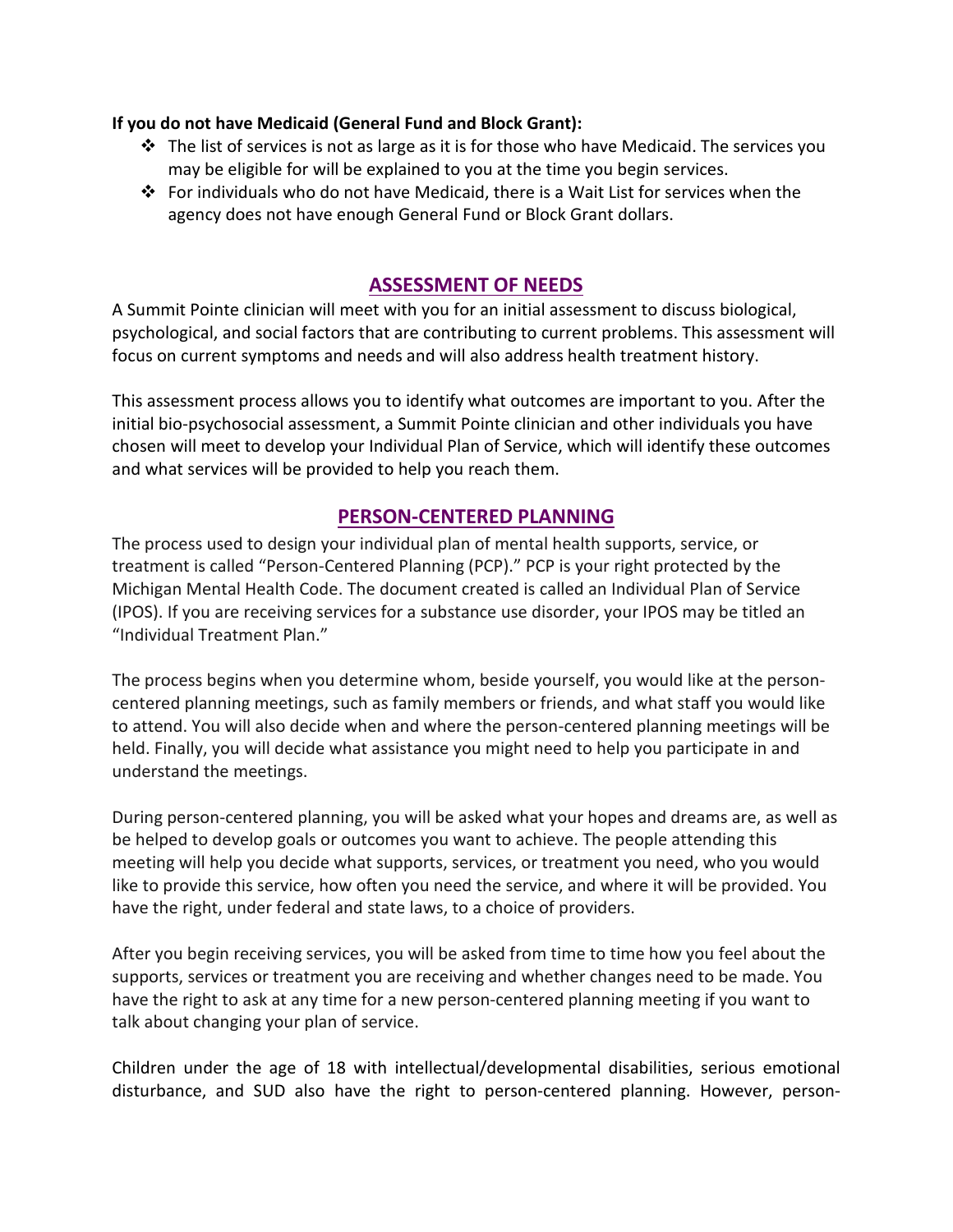centered planning must recognize the importance of the family and the fact that supports and services impact the entire family. The parent(s) or guardian(s) of the children will be involved in pre-planning and person-centered planning using "family-centered practice" in the delivery of supports, services and treatment to their children.

You have the right to "independent facilitation" of the person-centered planning process. This means that you may request that someone other than the support staff conduct your planning meetings. You have the right to choose from available independent facilitators.

#### **Topics Covered during Person-Centered Planning:**

During person-centered planning, you will be told about psychiatric advance directives, a crisis plan, and self-determination (see the descriptions below). You have the right to choose to develop any, all or none of these.

# **ADVANCE DIRECTIVES**

Adults have the right, under Michigan law (42 CFR 422.128), to a **"psychiatric advance directive."**  A psychiatric advance directive is a tool for making decisions before a crisis in which you may become unable to make a decision about the kind of treatment you want and the kind of treatment you do not want. This lets other people, including family, friends, and service providers, know what you want when you cannot speak for yourself.

"Advance Directives" are special instructions for a medical or behavioral health emergency. You make this plan before anything happens.

Sometimes in a medical or behavioral health emergency, a person cannot talk or give informed consent. So, before anything happens, you agree to let another person make medical or behavioral health decisions for you in such a situation. Then, if you are unable to tell what you want done and qualified professionals determine that you are unable to do so, the person that you chose to be your advocate will tell the doctors or others the type of care you want. You can change your wishes or patient advocate at any time, as long as you are of sound mind, by updating the appropriate legal forms. The decision to have any type of advance directive, if one at all, is completely up to you.

#### **More About Psychiatric Advance Directives**

## Why Should I Create a Psychiatric Advance Directive?

It is your choice whether to create a psychiatric advance directive. Summit Pointe staff can assist you in developing a plan. In a psychiatric advance directive, you will name a patient advocate who will help manage your mental health care needs when you cannot do so. The psychiatric advance directive will not qualify for any physical illnesses, accidents, or terminal illness.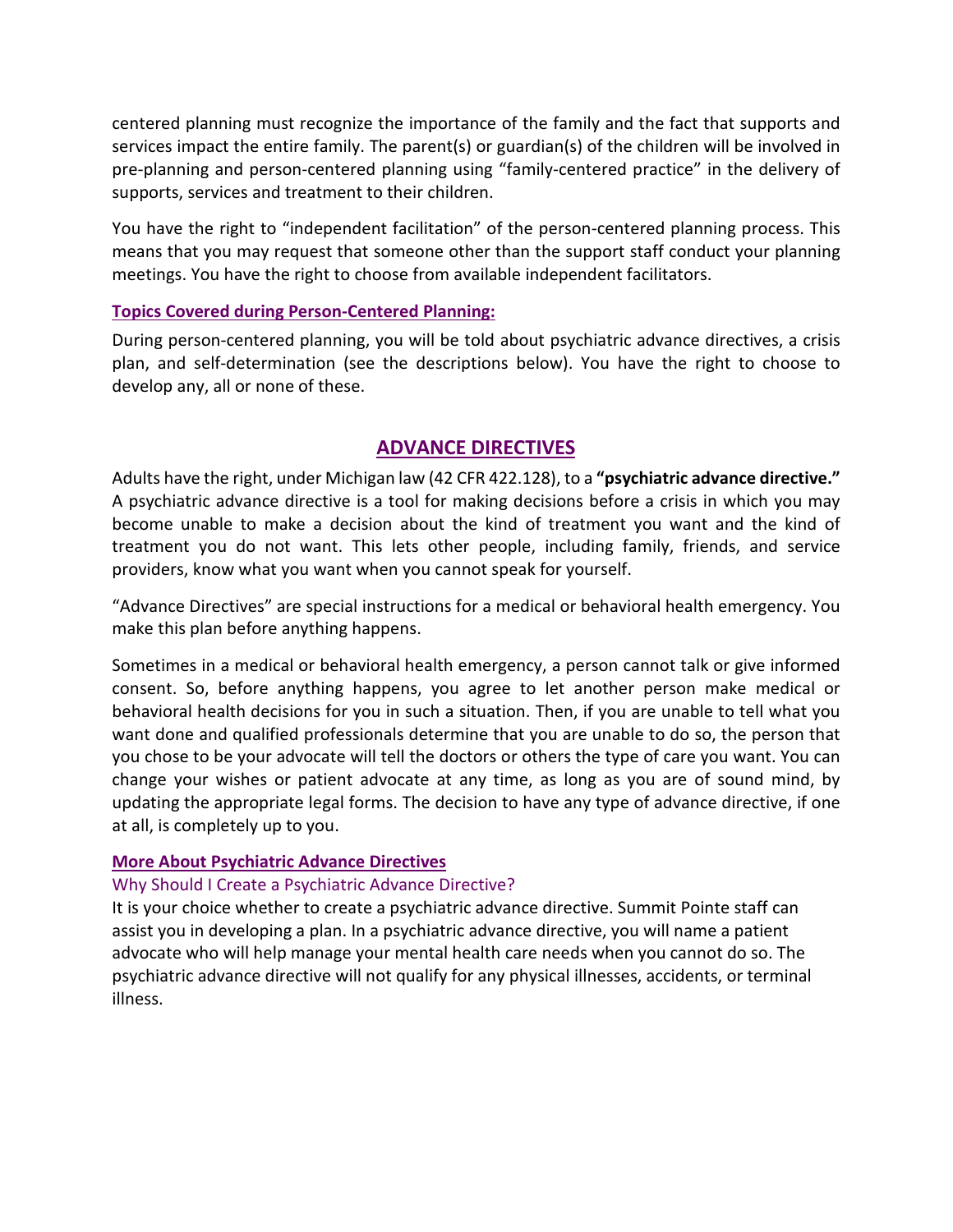#### When Would My Patient Advocate Make Decisions for Me?

A patient advocate may exercise the power to make mental health treatment decisions only if a physician and a mental health practitioner both certify, in writing and after examination of the patient, that the patient is unable to give informed consent to mental health treatment.

#### What If I Change My Mind?

The patient's withdrawal of the patient advocate designation — **subject to Section 5515** —even if the patient is unable to participate in medical treatment decisions, a patient may revoke a patient advocate designation at any time and in any manner by which he or she is able to communicate an intent to revoke the patient advocate designation.

#### How Can I Learn More About Psychiatric Advance Directives?

If you would like more information on advance directives, please speak with the provider you are working with or contact Summit Pointe's Customer Services Department. There are forms available for both types of advance directives. A copy of the form should be kept in your medical/behavioral health records, at your doctor's office, in your home, and with your patient advocate.

If you do not believe you have received appropriate information regarding advance directives from Summit Pointe or one of our providers, or you feel that your provider did not follow your advance directive, please contact Summit Pointe's Customer Services Department.

## **CRISIS PLAN**

You also have the right to develop a **"crisis plan."** A crisis plan is intended to give direct care if you begin to have problems in managing your life or you become unable to make decisions and care for yourself. The crisis plan would give information and direction to others about what you would like done in the time of crisis. Examples are friends or relatives to be called, preferred medicines, or care of children, pets, or bills.

## **NATURAL SUPPORTS**

A natural support is someone that may help you with a variety of tasks and are people that you know that are not paid to help you. Your friends and family are natural supports, and we want you to use and obtain help from as many people as possible to make your life better. While you do have support from your Summit Pointe provider, we want to help you improve your life without having to rely on paid staff. This will allow you to become more independent and able to function in your everyday life. Identifying natural supports is an important step in the journey to recovery and to a self-determined life.

#### **SELF-DETERMINATION**

Self-determination is an option for payment of medically necessary services you might request if you are receiving behavioral health services in Michigan. It is a process that would help you to design and exercise control over your own life by directing a fixed amount of dollars that will be spent on your authorized supports and services, often referred to as an "individual budget." You would also be supported in your management of providers, if you choose such control. If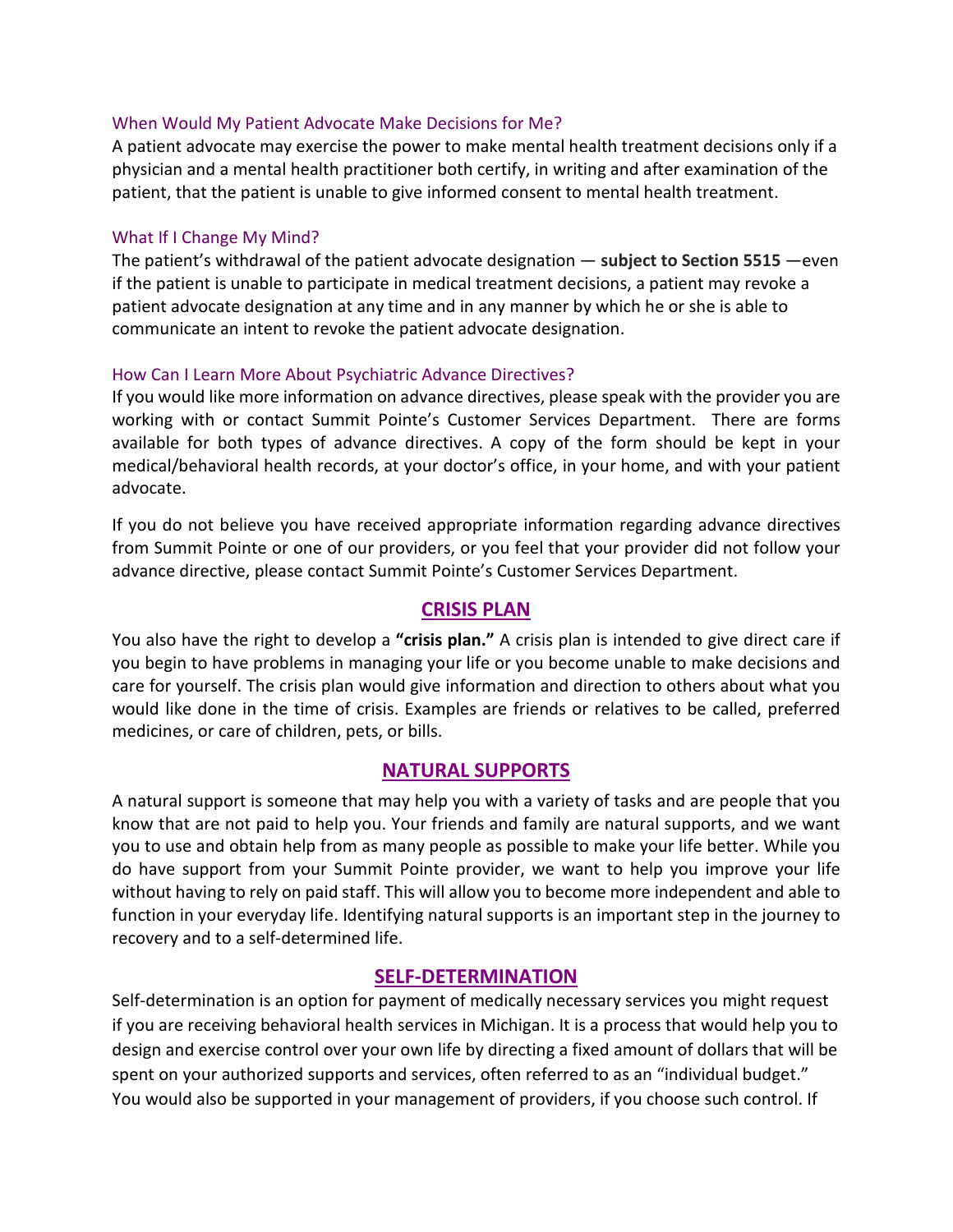you would like more information about self-determination, please speak with your provider or Summit Pointe's Customer Services Department.

# **DISCHARGE/TRANSFER/TRANSITION/FOLLOW UP PLANNING**

"Discharge Planning" is a process for defining treatment goals and implementing appropriate interventions related to referrals, linking and follow-up through the entire treatment period which will result in the customer's well-being after discharge. This plan will describe the community referrals and recommendations regarding continuing care planning agreed to by you or your legal guardian at the time of termination. Planning for discharge begins when you first start services and the plan is based on your reassessed needs at the time of termination.

The eventual goal is to transition your treatment to your community physician/psychiatrist.

Discharge occurs when:

- $\cdot$  You have achieved the agreed upon treatment goals and identified a relapse prevention plan that is necessary for successful discharge from treatment;
- $\cdot \cdot$  Your symptoms and level of functioning in the home, community and work have improved to the point that you don't require as frequent appointments to maintain your improved functioning;
- Your clinical condition has worsened such that you require a higher level or more intense level of care; and
- $\cdot \cdot$  You demonstrate lack of motivation to participate in the agreed-upon plan of treatment as shown by poor attendance at scheduled appointments, poor record of completion of homework assignments, not following-through with referrals to community-based support groups, or not taking medications as agreed upon and prescribed.

On occasion, a discharge will occur for a reason other than completion of the treatment plan. Discharge will not take place as punishment retaliation for displaying symptoms of a disorder.

"Transfer" is the process for moving from one level of care to another level of care or moving between providers within Summit Pointe or to an external contracted Summit Pointe provider. "Transition/Follow-up" is the process of developing a continuing care plan by coordinating with, providing information to or obtaining information from the accepting program/agency and customer.

Discharge/Transition/Follow Up Planning is considered an important part of treatment, and intends to improve the quality of your care by having all of your behavioral health and physical health providers acting together to develop a complete aftercare plan.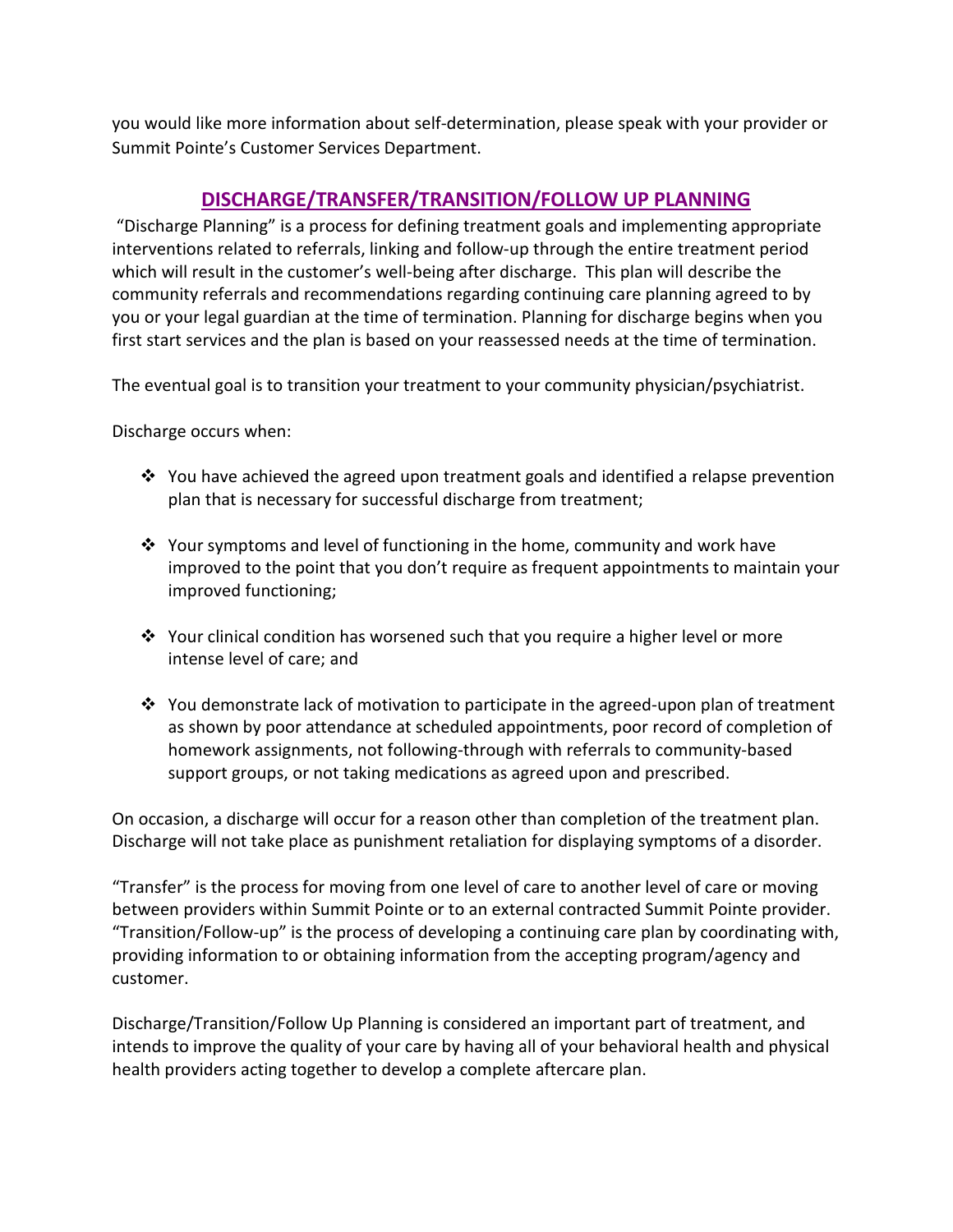# **RECOVERY AND RESILIENCY**

"Recovery is a journey of healing and transformation enabling a person with a mental illness and/or intellectual/developmental disability: and/or a substance use disorder to live a meaningful life in a community of his or her choice while striving to achieve his or her potential."

Recovery is our guiding principle when providing services to empower individuals on their journey toward wellness. Recovery is an individual journey that follows different paths and leads to different locations. Your path to recovery and wellness is a journey because it is about the lifelong process that you enter into; it is not a destination. Recovery is unique to each individual and can truly only be defined by the individual themselves. What might be recovery for one person may be only part of the process for another.

Recovery may also be defined as wellness. Behavioral health and/or substance use disorder supports and services help people living with a mental illness and/or

intellectual/developmental disability and/or substance use disorder in their recovery journeys. The person-centered planning process is used to identify the supports needed for individual recovery.

In recovery, there may be relapses or setbacks. A relapse is not a failure, rather a challenge or an opportunity. If a relapse is prepared for, and the tools and skills that have been learned throughout the recovery journey are used, a person can overcome and come out a stronger individual. It takes time, and that is why *Recovery* is a process that will lead to a future that holds days of pleasure and the energy to persevere through the trials of life.

**Resiliency** and development are the guiding principles for children with serious emotional disturbance. Resiliency is the ability to "bounce back" and is a characteristic important to nurture in children with serious emotional disturbance and their families. It refers to the individual's ability to become successful despite challenges they may face throughout their life.

## **LIFE AND WELLNESS**

Wellness means overall well-being. It incorporates the mental, emotional, physical, financial, occupational, intellectual, environmental, and spiritual aspects of a person's life. Each aspect of wellness can affect overall quality of life, so it is important to consider all aspects of health. This is especially important for people with behavioral health and substance use disorder problems because wellness directly relates to the quality and longevity of your life.

What makes us well differs from person to person. As you read this, see how the eight Dimensions of Wellness apply to you: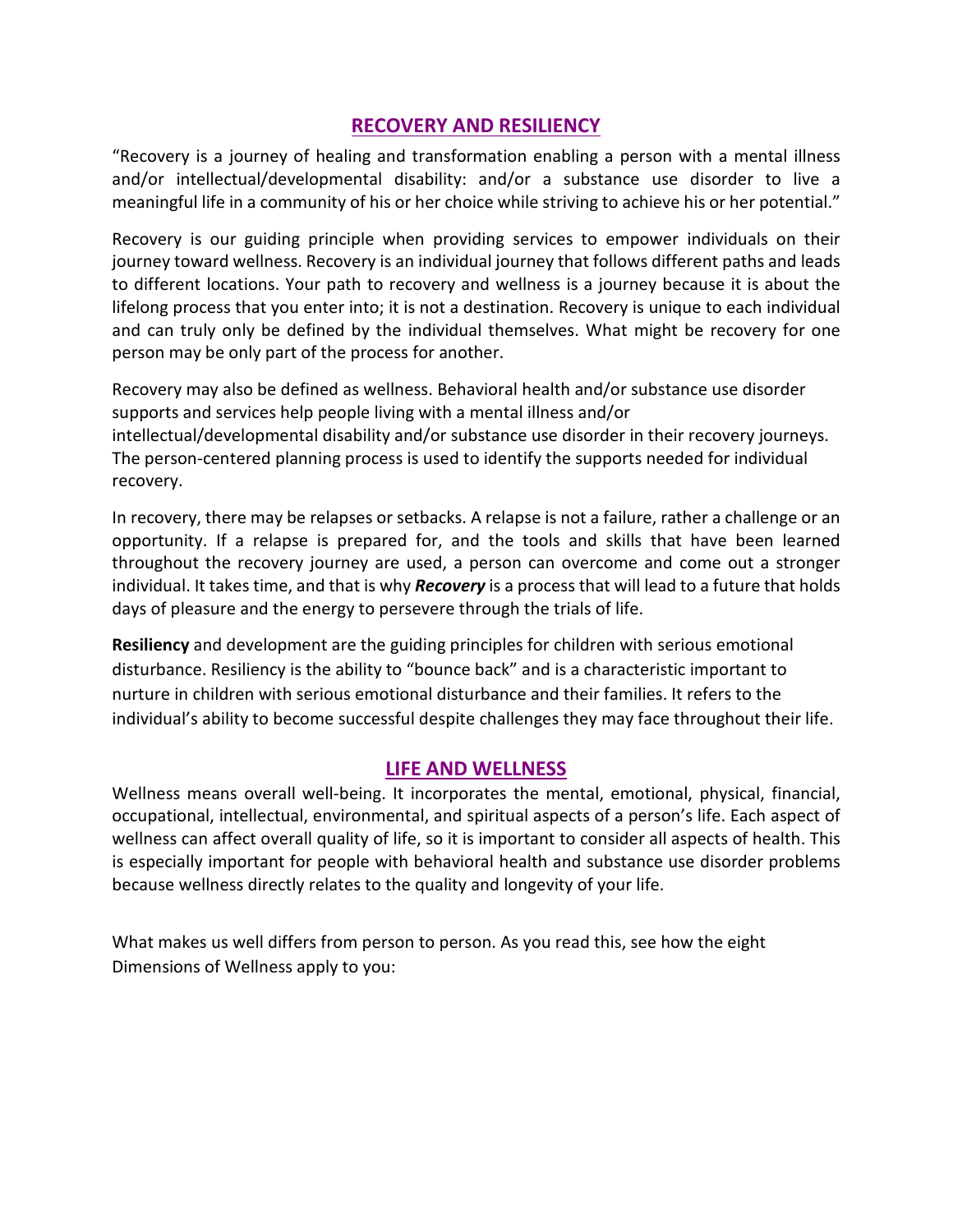| <b>Emotional/Psychological:</b><br>Coping effectively with life and creating satisfying<br>relationships | Be aware of your feelings; express feelings to others;<br>learn coping mechanisms to overcome troubling<br>emotions; do meditation, yoga, relaxation, or deep<br>breathing; use humor; get a pet                                                                                                                                                                                                    |  |
|----------------------------------------------------------------------------------------------------------|-----------------------------------------------------------------------------------------------------------------------------------------------------------------------------------------------------------------------------------------------------------------------------------------------------------------------------------------------------------------------------------------------------|--|
| Financial: Satisfaction with current and future<br>financial situations                                  | Make conscious decisions regarding spending money<br>and budgeting; plan and prepare for future<br>circumstances                                                                                                                                                                                                                                                                                    |  |
| Social:<br>Developing a sense of connection, belonging, and a<br>well-developed support system           | Make short list of family, friends, and peers who are<br>supportive and positive; make at least one<br>connection per day with a friend or family member by<br>calling, emailing, visiting, or reaching out by social<br>media; join a book club; volunteer                                                                                                                                         |  |
| Spiritual: Expanding our sense of purpose and<br>meaning in life                                         | This can mean different things to different people<br>such as religion/church or nature. For many people,<br>spirituality can provide meaning and purpose in their<br>lives                                                                                                                                                                                                                         |  |
| <b>Occupational:</b><br>Personal satisfaction and enrichment derived from<br>one's work                  | We don't always think about our jobs or careers as<br>part of our overall health. Personal satisfaction and a<br>sense of purpose often enters one's life through work<br>or school or volunteering                                                                                                                                                                                                 |  |
| <b>Physical:</b><br>Recognizing the need for physical activity, diet, sleep,<br>and nutrition            | Stay active! Take the stairs, walk instead of drive, or<br>join a local sports league; make healthy food choices;<br>sleep is as important as diet and exercise; see your<br>primary care doctor regularly; stay informed about<br>your medications and ask your doctor about possible<br>side effects; don't smoke; avoid the use and abuse of<br>substances, such as alcohol, drugs, and caffeine |  |
| Intellectual: Recognizing creative abilities and finding<br>ways to expand knowledge and skills          | Creative and stimulating activities add another<br>dimension to wellness. Learning new things and<br>pursuing personal interests are part of a healthy<br>lifestyle such as finding new hobbies, taking school<br>classes, taking community education courses,<br>reading, writing poetry, painting, scrap booking,<br>doing arts/crafts                                                            |  |
| Environmental: Good health by occupying pleasant,<br>stimulating environments that support well-being    | Find pleasing surroundings that encourage good<br>physical and mental health, such as rooms with light,<br>rooms with soothing colors, soothing music, or<br>soothing indoor waterfall                                                                                                                                                                                                              |  |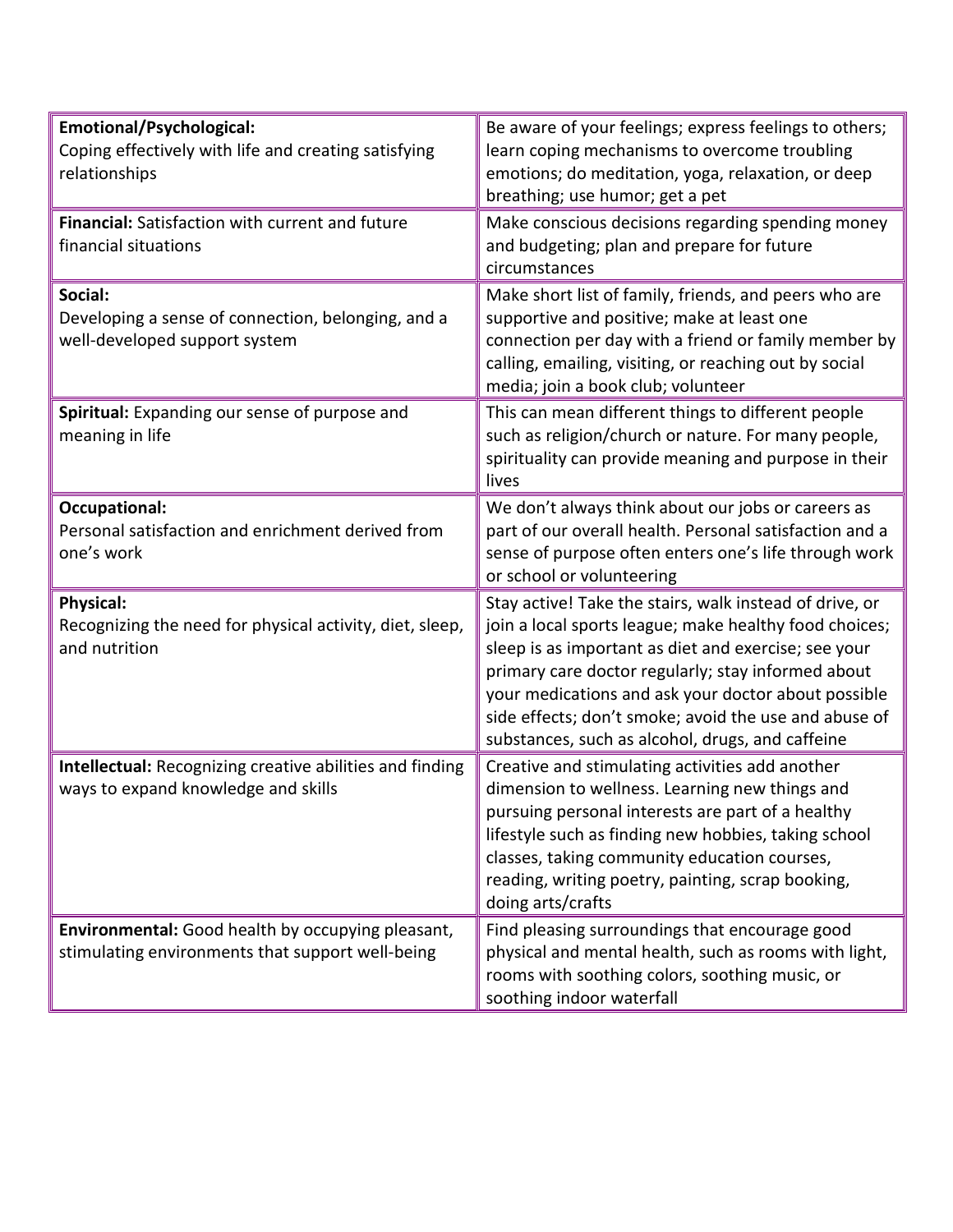# **COMPLAINTS, GRIEVANCES, APPEALS, AND SECOND OPINIONS**

## **Grievances**

Customers who are not happy about something that happens while receiving services at Summit Pointe, or one of the other providers in the community that Summit Pointe uses, have a right to file a grievance with Summit Pointe's Customer Services Department by calling the number listed below.

You can file the grievance at any time either verbally or in writing. That grievance will be resolved within:

- Medicaid Customers- 90 calendar days
- Non-Medicaid Customers- 60 calendar days

## **Local Appeals**

Customers who are not happy because they were denied a service they want, or a service they were getting was put on hold/suspended, reduced or stopped, have the right to file appeal with Summit Pointe's Customer Services Department by calling the number listed below*.* A customer has a certain number of days from the date they receive the notice letter that says their services were reduced, put on hold or stopping.

- Medicaid Customers- 60 calendar days
- Non-Medicaid Customers- 30 calendar days

A decision about your appeal will happen as quickly as possible, but in no less than:

- Medicaid Customers- 30 calendar days (72 hours for a quick/expedited appeal)
- Non-Medicaid Customers- 45 calendar days (3 calendar days for a quick/expedited appeal)

# **State of Michigan Hearing/Dispute Resolution Processes**

If you are not happy with the outcome of the local appeal you may request a review of your case with the state of Michigan.

- Medicaid Customers- have 120 calendar days from the date they get the decision about the local level appeal, to request a State Fair Hearing by an Administrative Law Judge. More information about your appeal rights, and how you can request this hearing, can be found in the SWMBH Customer Handbook that was offered or provided to you today.
- Non-Medicaid Customer- have 10 calendar days from the date they get the decision about the local level appeal/dispute resolution process, to request an Alternative Dispute Resolution from Michigan Department of Health and Human Services (MDHHS). More information about how to access this right will be provided to you once a decision is made at the local level.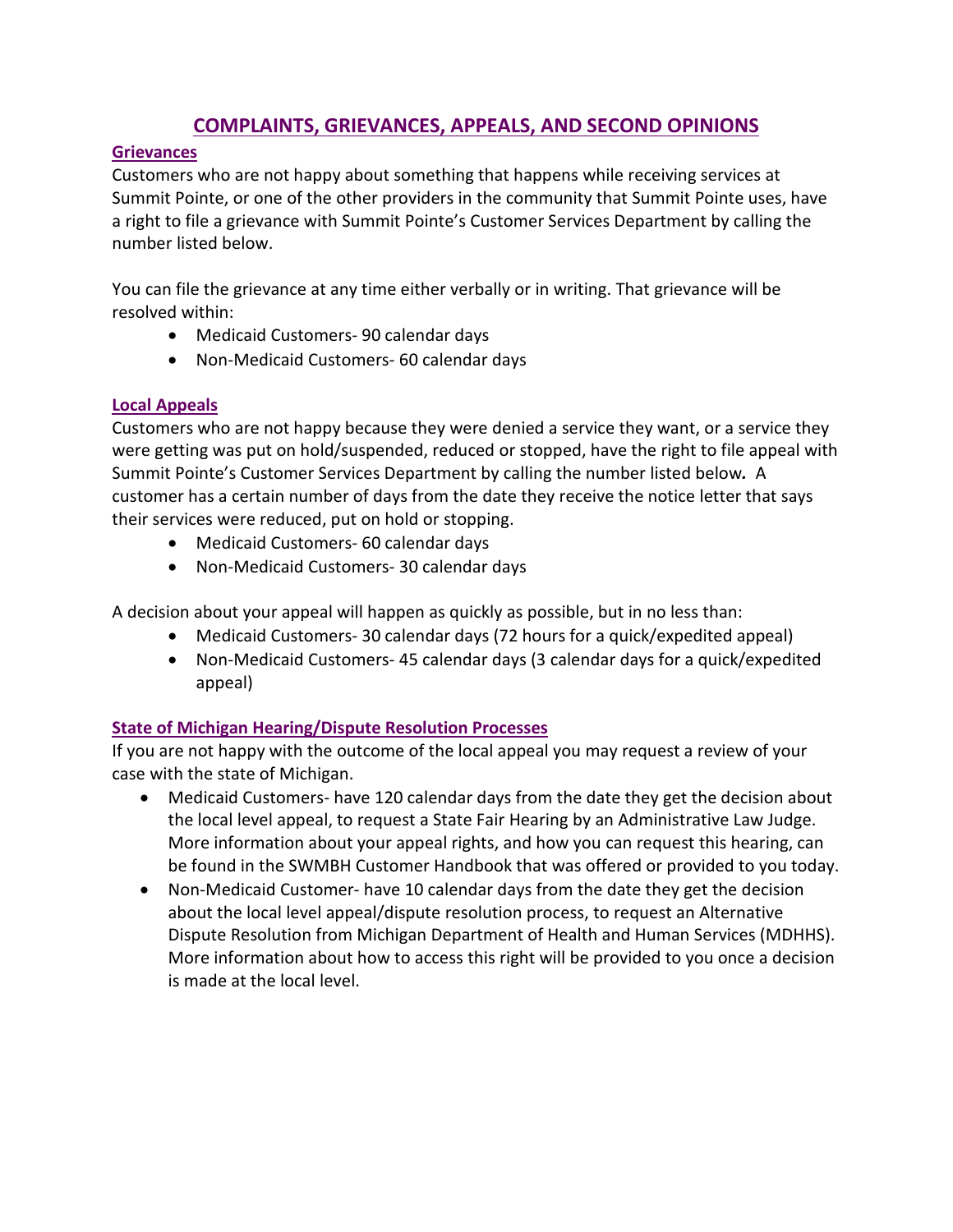#### **Second Opinions**

All customers who have been denied initial access to on-going community mental health services, or admission for psychiatric hospitalization have the right to request a Second Opinion. This is provided at no cost to the customer. A decision about this request will be made within 3 days, excluding Sundays and legal holidays. You can request this second opinion by telling the staff that made the decision that you want a Second Opinion, or by contacting Summit Pointe's Customer Services Department at the number listed below.

**If you have questions, or need to file a Grievance, Appeal or Request for Second Opinion, please contact:** 

> **Summit Pointe Customer Services Department 140 W. Michigan Avenue Battle Creek, MI 49017 Phone: (269) 966-1460**

# **ADVOCACY ORGANIZATIONS AND RESOURCES**

The following chart provides contact information for local, state, and national advocacy agencies and organizations. If you would like more information about specific resources that may be available in your local community, contact Summit Pointe's Customer Services Department.

You can also contact 2-1-1's Community Information and Referral Service for information about help with food, housing, employment, health care, counseling, and more.

| Agency/Organization                 | Website               | <b>Phone Number</b>     |
|-------------------------------------|-----------------------|-------------------------|
| <b>Alcoholics Anonymous</b>         | www.aa.org            | Visit website for local |
|                                     |                       | meeting information     |
| <b>American Red Cross</b>           | www.redcross.org      | (800) 382-6382          |
| <b>ARC Michigan</b>                 | www.arcmi.org         | (800) 292-7851          |
| <b>Association for Children's</b>   | www.acmh-mi.org       | (800) 782-0883          |
| <b>Mental Health</b>                |                       |                         |
| Autism Society of Michigan          | www.autism-mi.org     | (800) 223-6722          |
| Brain Injury Association of         | www.biami.org         | (800) 444-6443          |
| Michigan                            |                       |                         |
| <b>Bureau of Services for Blind</b> | www.michigan.gov/lara | (800) 292-4200          |
| Persons                             |                       |                         |
| Childhelp USA: National Child       | www.childhelpusa.org  | (800) 422-4453          |
| Abuse Hotline                       |                       |                         |